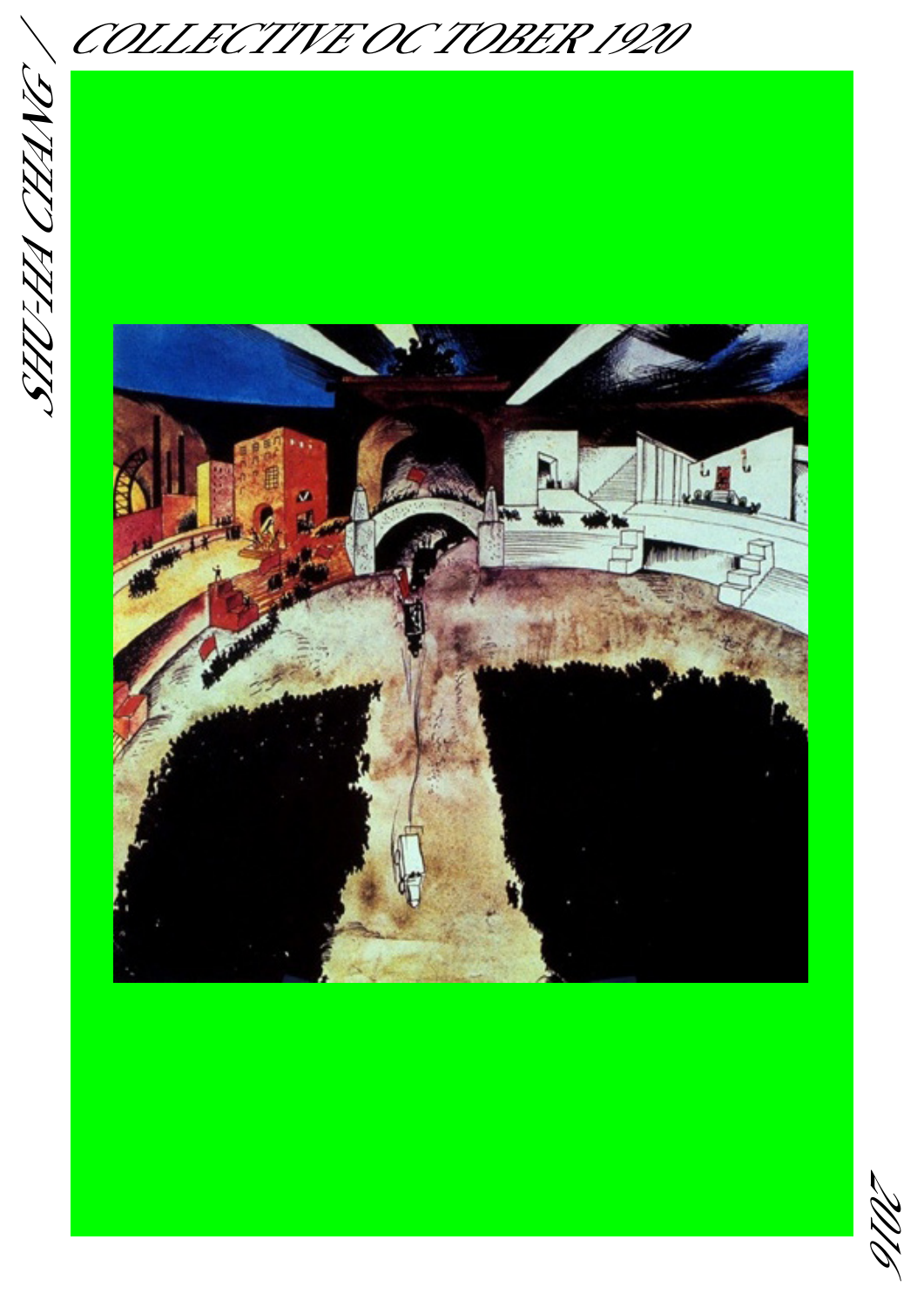## Collective October 1920 Master thesis

Shu-Hua Chang Supervisor: Alexandra Midal

Master in Design - Spaces and communication HEAD – Genève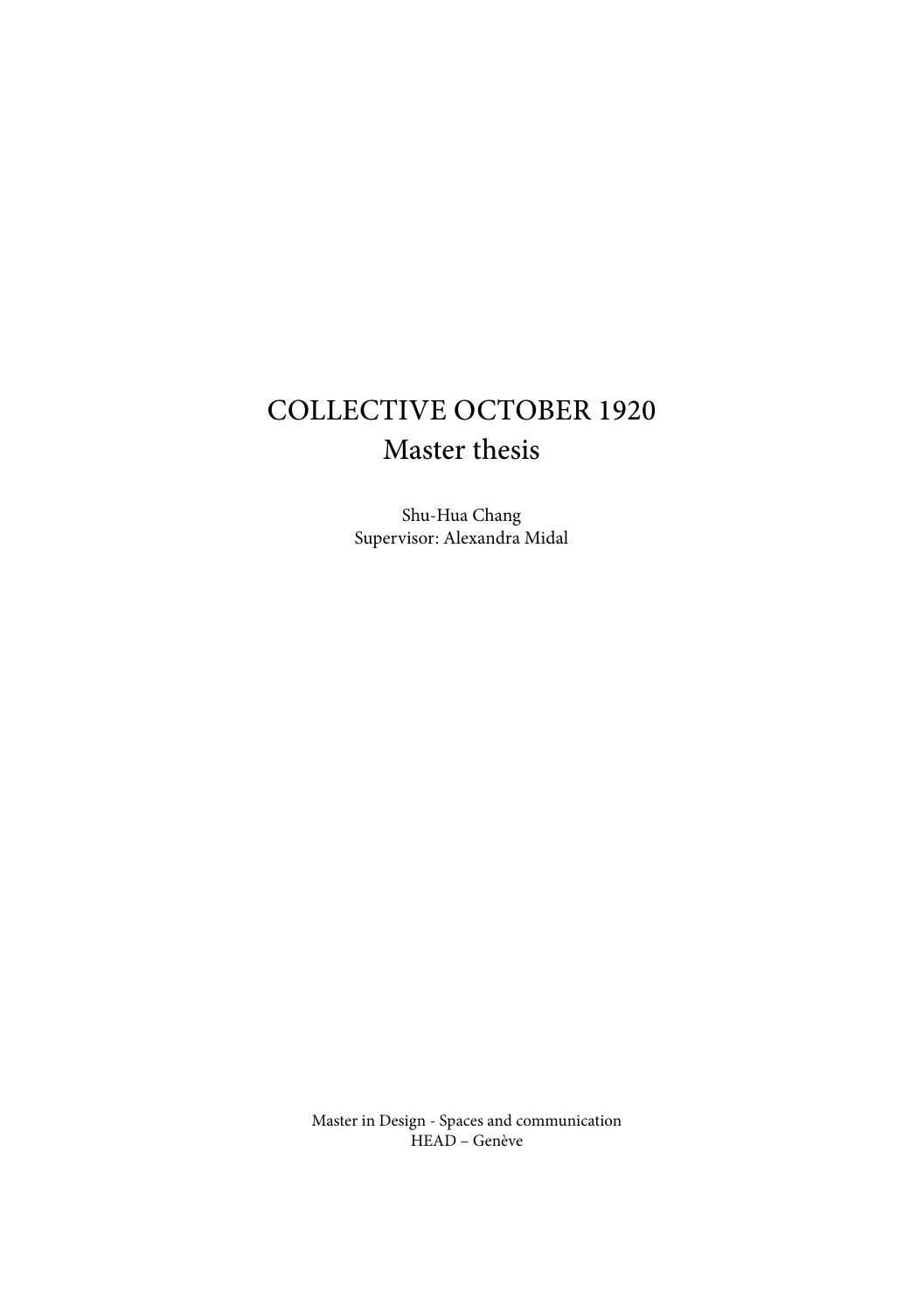### CONTENT

Introduction / 04 I. Collective October 1920 / 06 II. Behind "Collective October 1920" / 20 III. Collective Theatre / 28 IV. Theatricalising the Revolution / 40 Beyond the Theatre / 48

Bibliography & Webgraphy **/** 52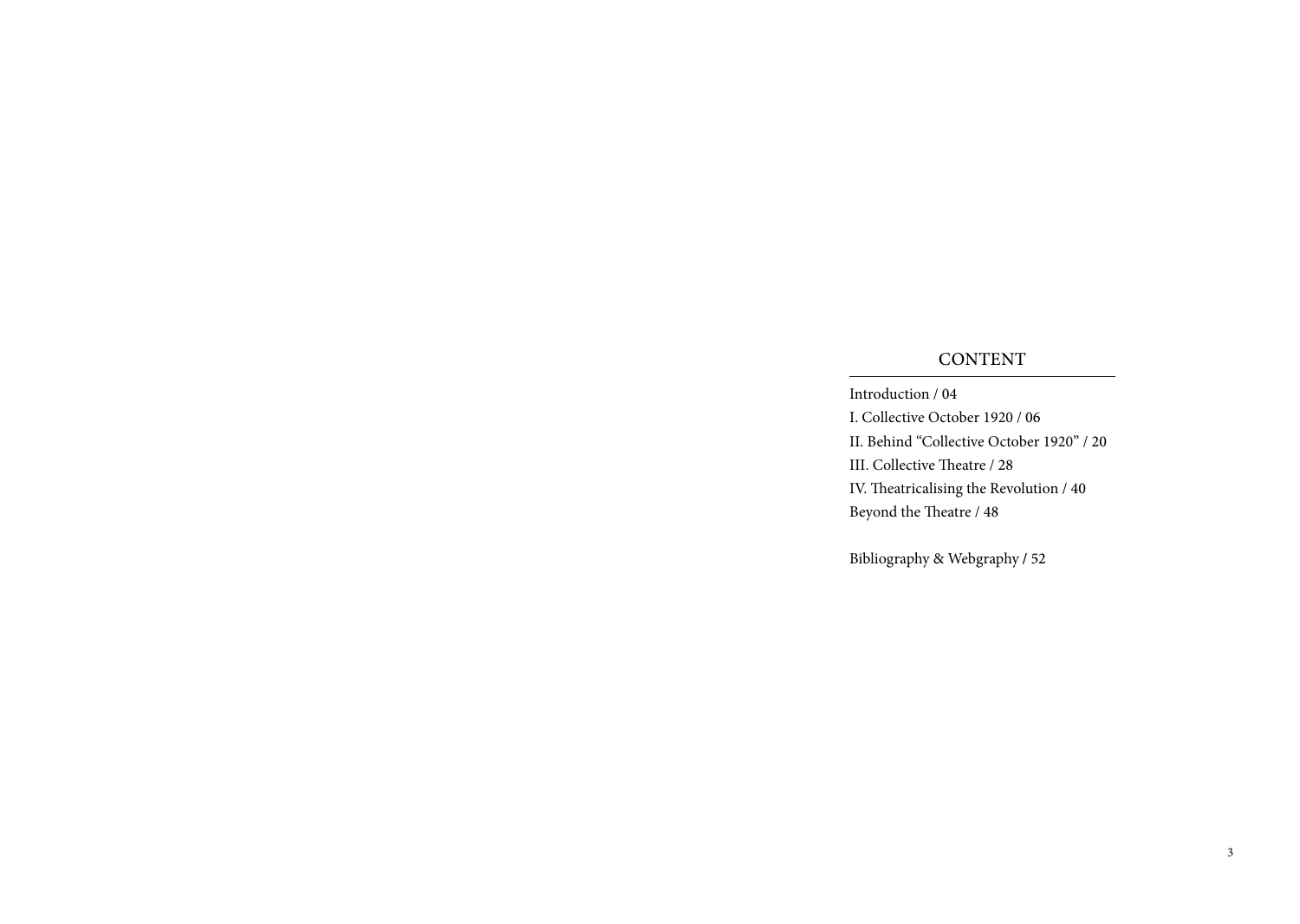#### **INTRODUCTION**

In an era of information explosion, people intend to explore the unknown places which do not exist in our daily routine, so they travel. But how about time travel? Isn't it fascinating going back and discovering the past? It is possible if we treat re-enactment as a way of traveling to the past. Re-enactment is not solely about nostalgia, but about experiencing the past with a different perspective. In October 1920, Petrograd in Soviet Russia, under the command of the Bolsheviks government, Russian citizens re-enacted the October Revolution for its third-year anniversary. It was named *The Storming of the Winter Palace*, because on the late night of 25th October 1917, the Bolsheviks led the workers to sneak attack the Winter Palace, where the Provisional Government was located. Since there were over 100,000 participants involved, it was also called the mass spectacle. How and why did numerous people participate? Why three years after such brutal battle, that people were still willing to experience it all over again? In different direction of re-enactment, film director Sergei Eisenstein<sup>1</sup> was also involved into a film production about the October Revolution in 1927. Why was this revolutionary topic so inspiring for the artist at that time? After the Russian Revolution in 1917, there was already a Proletarian theatre movement going on. Theatre was open to everyone and it became a part of every Russian's daily life. When the two ideas—the re-enactment and the masses' theatre—met each other, the story became even more complicated. *The Storming of the Winter Palace* became a forgotten story for people today, although there was a documentary on the performance. But why? It is especially because from 1917 to 1924, the Russian Empire was under a rapid political transition from Absolutism to Capitalism, then to Communism<sup>2</sup>. Therefore, the performance, as a part of the Communist memory, was incompatible with the socio-historical scenario of

today's Russia. Nevertheless, with so much confusion, I intend to disclose the backstage of this mass performance. By collecting the information little by little, the complexity behind the theatre play led me to discover in detail how theatre became the most influential activity in the Soviet society.

<sup>1</sup> Sergei Mikhailovich Eisenstein (January 22, 1898 —February 11, 1948) was a Russian film director, who developed the practice of montage in filmmaking.

<sup>&</sup>lt;sup>2</sup> The same year as the October Revolution, the February Revolution in 1917, which cause the abdication of Tsar Nicholas II. Before that Russia was under Absolute monarchy, which is known as Tsarist autocracy. In between of the Absolutism to the Communism, the political status of the Provisional Government was pro-capitalism.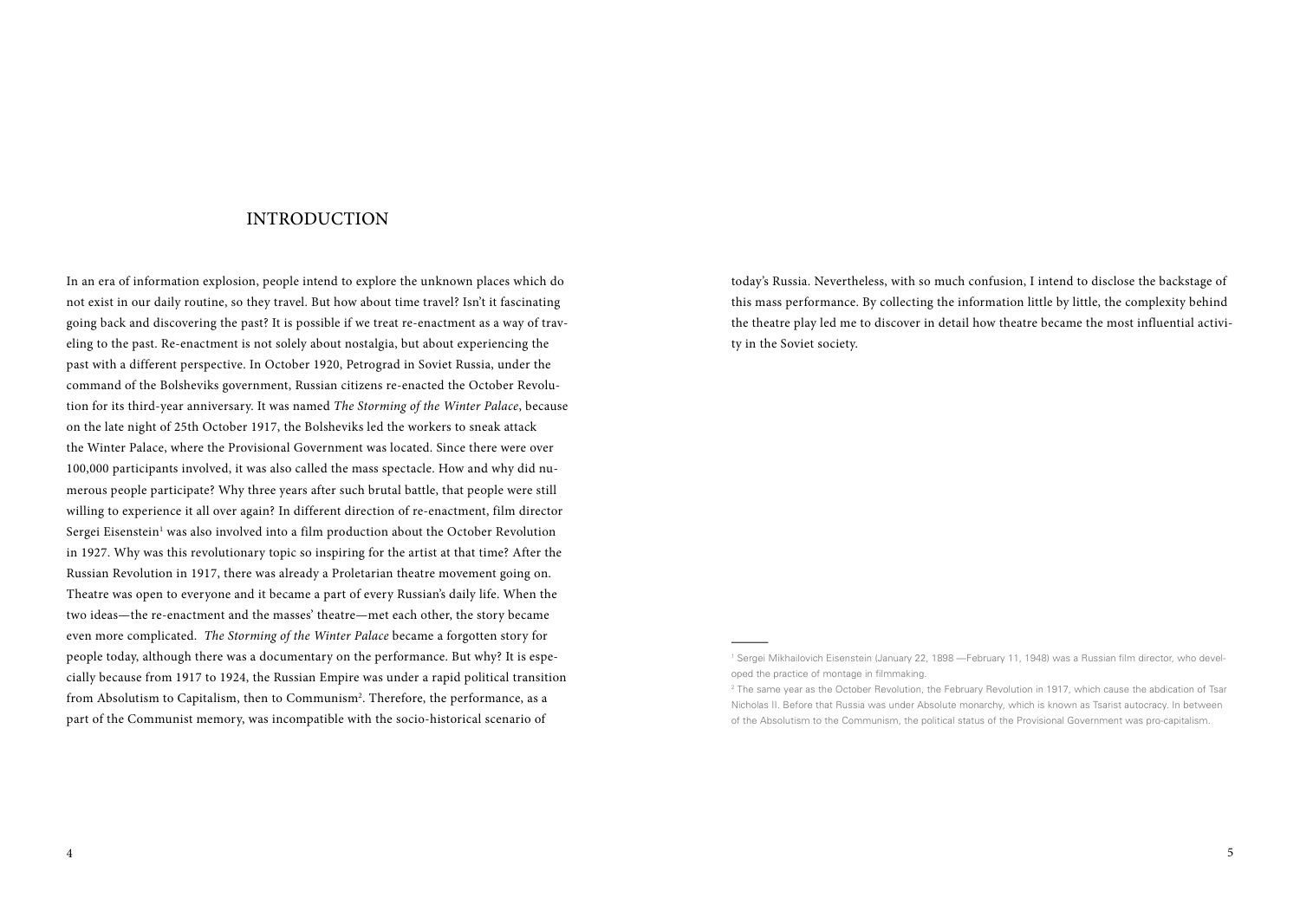## I **COLLECTIVE** OCTOBER 1920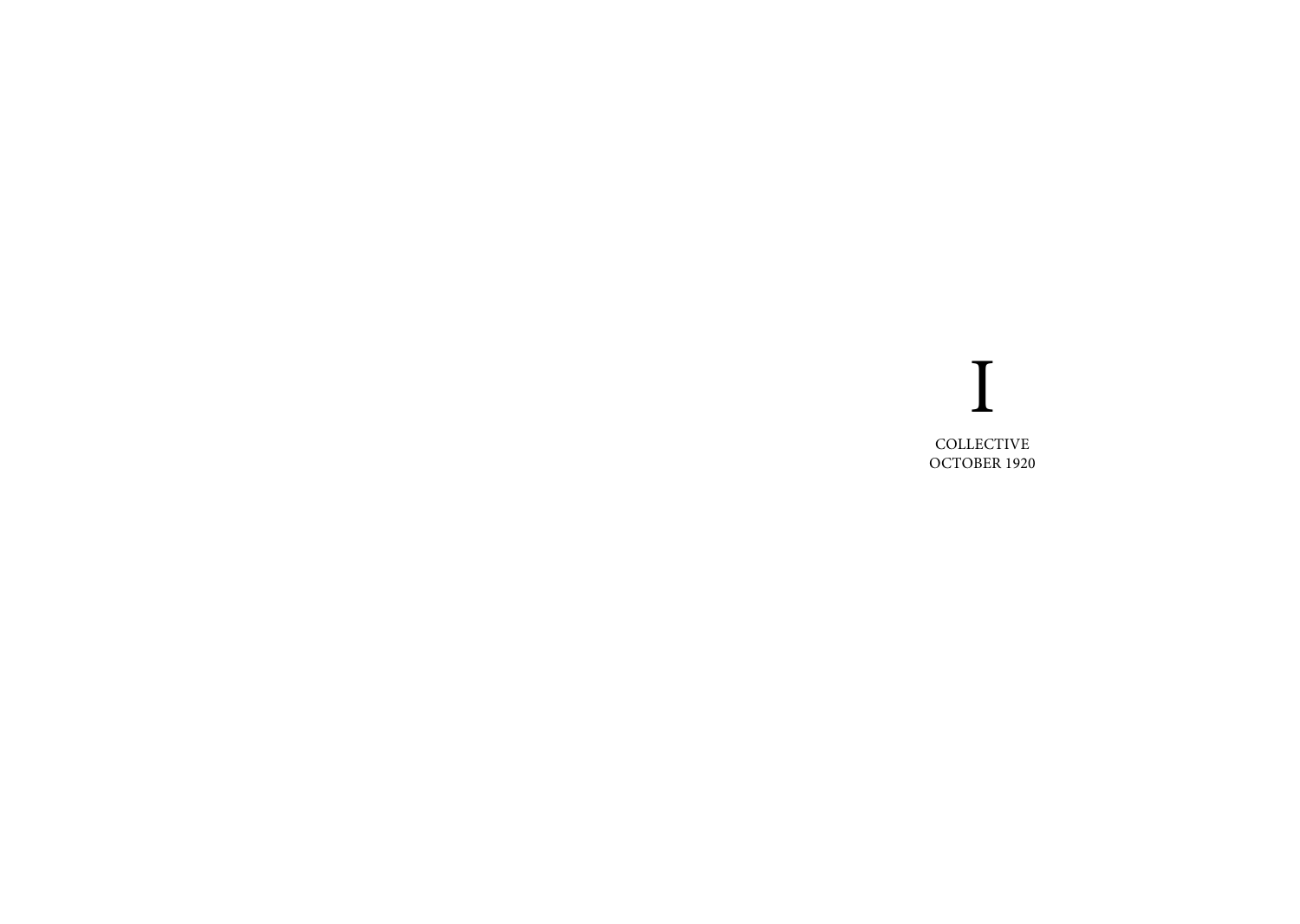#### **Part 1: Before the day to come**

3 James von Geldern, *Bolshevik Festivals 1917–1920*, Cambridge, Cambridge University Press, 1993, p. 200. 4 Nowadays Saint Petersburg. In 1914 the name of the city was changed from Saint Petersburg to Petrograd, then in 1924 to Leningrad, and in 1991 it changed back to Saint Petersburg. 5 Because of the lack of information, from Part 2 to Part 4, I collected and reformed the whole story by my understanding from books and articles, which were written by the director himself, some Russian theatre scholar who mentioned shortly in their works, or even a journalist who did participate the re-enactment etc.

6 The old Calendar, which is used by some Orthodox Churches, also the major catholic church in Russia. Therefore October 25th in Old Calendar is November 7th in New Calendar. 7 Yury Pavlovich Annenkov (July 23, 1889 — July 12, 1974), was a Russian artist originally known for his book illustrations and portraits, but he also involved in many theatre play for stage design later on.

"Three years ago, comrades—do you remember? The Winter Palace fell—capitalism's Bastille. And now Soviet Russia has become the center Of the whole Laboring world—and with us The peasants and workers of all countries are raising  $^{\textrm{\tiny{3}}\textrm{\tiny{m}}}$ 

In the winter of 1920, the above text has been printed on posters, which can be found everywhere in Petrograd<sup>4</sup>, as people are waiting for the great spectacle of re-enactment of the October Revolution 1917. The performance is going to take place on the Palace Square right in front of the Winter Palace, which is the exact same location where the October Revolution happened three years before.

#### Part 2: Preparation<sup>5</sup>

October 25th 1920 of the Julian Calendar<sup>6</sup>: Since this morning, many people have already gathered at the Palace Square in front of the Winter Palace. The spectacle should be great, given that actors and citizens of Petrograd have already rehearsed many times. It is a big day, a big night for Petrograd, and the key to the Great Soviet Russia. All the people on the stage are getting ready for one last shot, to make sure this celebrated performance as great as it can be.

The 80,000 square-meter Palace Square is divided into three stages. The first stage is found at the entrance to the General Staff Building, and it is a 108 meters long by 16 meters wide stage extending from the arc-shape of the General Staff Building. This stage is divided to two symmetrical platforms, and in-between there is a connecting bridge built directly under the huge gate of the General Staff Building. The orchestra of 500 members is located just under the bridge. This is the main stage where most of the spectacle is going to be performed here. The painter Yuri Annenkov<sup>7</sup> is com-

missioned by the Bolshevik government<sup>8</sup> to design the stage for this spectacle. While it's not his first time doing stage design for theatre, it's definitely the biggest one he has ever designed—using the whole stage like his own canvas, complete with his painting style, a mix of the techniques Cubism and gouache. The background of the first stage is built from 2-dimensional panels with paint, and is composed of many elements he often uses in his works—irregular geometric blocks with ingredient airy colours. The immense scale of the stage alone makes the scene quite magnificent and impressive, but with the addition of his painting style, the stage appears to be rather rough. Since it's an outdoor performance on the Palace Square, the stage is much simpler compared to the usual indoor theatre space, which is presumably decorated by red carpets and crystal chandeliers. On the right platform, the main architecture is a white triangle building with one immense arc next to it. There are five columns lined up on one side of the platform, with the troupe consisting of about 2600 actors and actresses including 125 ballet dancers and 100 circus members. Actors wear black suits with bow ties and top hats, while actresses wear classy bourgeois dresses made of fine fabric and hats with a flower and feather on

top. Some men are even wearing military uniforms and semi-circle hats with feathers as decoration. They represent bankers, dignitaries and the army of the Provisional Government<sup>9</sup>, and the white platform is designed in an absolutely neat, beautiful and classy way. On the other side of the stage, one sees in remarkable contrast the intense and majestic red colour of the left platform. The stage

on this side is formed in a more irregular direction due to the red workers' houses and factories. We can vaguely see factory chimney and brick walls behind, because of the smoking air surrounding the stage. There are also approximately 2600 actors and actresses playing on this platform, dressing in indecent worker uniform and

<sup>8</sup> The Bolshevik party is both socialist and communist party. In 1952 the Bolshevik party was renamed to the Communist Party of Soviet Union, therefore in this essay I would like to call it the Bolshevik government instead of the Communist government.

9 The Russian Provisional Government of the Russian Republic, which was established immediately after the February Revolution, the abdication of Tsar Nicholas II on March 15, 1917 of the new calendar.



A Actors and actress who play the Bourgeoisie on the white platform. Source: Political Theatre Issue (June 1975)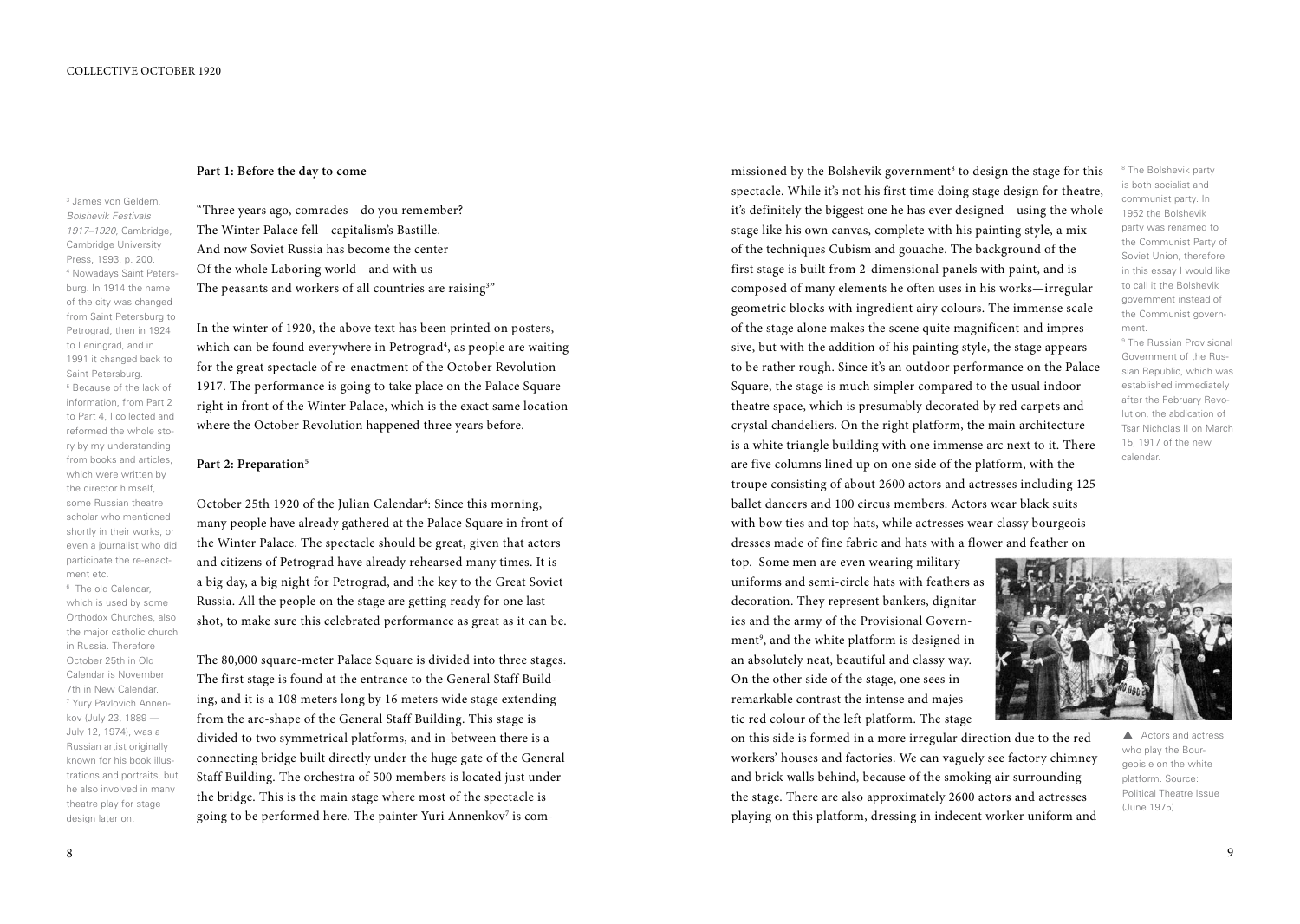

A Actors and actress on the red platform. Source: Political Theatre Issue (June 1975)

<sup>10</sup> Albert Rhys William, *Through The Russian Revolution*, New York, Boni and Live Right, 1921.

<sup>11</sup> Nikolai Nikolayevich Evreinov (February 13, 1879 — September 7, 1953) was a Russian theatre director and experimental theatre theorist.

flat hat, rough and crude. They wear no make-up, act in a very humble style with feeble appearance. The whole setting makes a tired, unmanageable and sorrowful atmosphere surrounded on the red platform.

From the General Staff Building towards the direction of the Winter Palace, there is an invisible path that has been created by 100,000 spectators gathering on both sides

of the path. This is referred to as the second stage of the performance: the stage belongs to the spectators, who are from recruiting schools, associations for physical culture, and some under military training. The spectators are not only the Russian citizens but also people from everywhere. It's an international celebration and there are at least five American journalists participating in this great spectacle<sup>10</sup>. In this performance, the spectators also have an important task, as they play the Proletarians during the Revolution. They have been arranged to be in this particular position in the middle of the square. Undoubtedly it has the best viewing angle as every single corner of the square can be easily seen by the spectators. In the middle of the second stage stands Alexander Column, a 48-meter high monument in the centre of the Palace Square. The searchlight is set on the top of it, and ready to focus on either the red or the white platform. Together with the people who are waiting in the second stage area is Nicolas Evreinov<sup>11</sup>, the principal director of this grand performance, who intends to challenge the possibility of his theatrical theory through this great spectacle. He has his own command station among the spectators towards the left, which is the best position to get this spectacle under control. However, this performance is an enormous undertaking for one man alone. Consequently there are three other directors collaborating with him: famous theatre director Alexandre Kugel and Yuri Annenkov are in charge of the first stage; the second stage is in the

charge of the theatre director N.V. Petrov; and Evreinov himself is in charge of the third stage. They communicate with each other and their four assistant directors—by telegram lines. There is also a light signals system and motorcycle couriers to assist in case of an emergency.

From the director command station, there are two telegram lines routed toward the third stage, which is the main building of the Winter Palace placed on the south side of the Palace Square. For the final inspection, telegram cables are put in place to verify that the projection on the windows is in working order. In front of the Winter Palace, there are piles of wood, and healthy and athletic actresses waiting for their next instructions. They will play the role of the Women's Battalion<sup>12</sup>, which is conducted by the Provisional Government. Finally, the battle cruiser "Aurora" is docked right behind the Winter Palace in the river Neva, which is located in the exact same spot as it was in the 1917 Revolution.

The performance isn't just on the stages. Five airplanes and ten cars with searchlights are assisting the lighting, which shifts from one stage to another. They play an important role in helping spectators follow up and pay attention to the major storyline. All around the square at the gates, there are about 200 cavaliers and 2,300 foot soldiers standing by for the last act in the performance. On the southwestern side of the square, the main medical station is located right next to a bunch of bushes and ready for any emergencies.

#### It's almost 10 o'clock.

Darkness has fallen over the Palace Square, and a sense of fear radiates through the audience. The cinematographers have been filming for the documentary of the celebration, since it's difficult to film the official re-enactment at night. They start filming this morning during the rehearsal. But now the real show is finally about to begin, and it's going to continue until the late night, even

<sup>12</sup> The Women's Battalion was formed after the February Revolution, it was consisted by all-female warrior.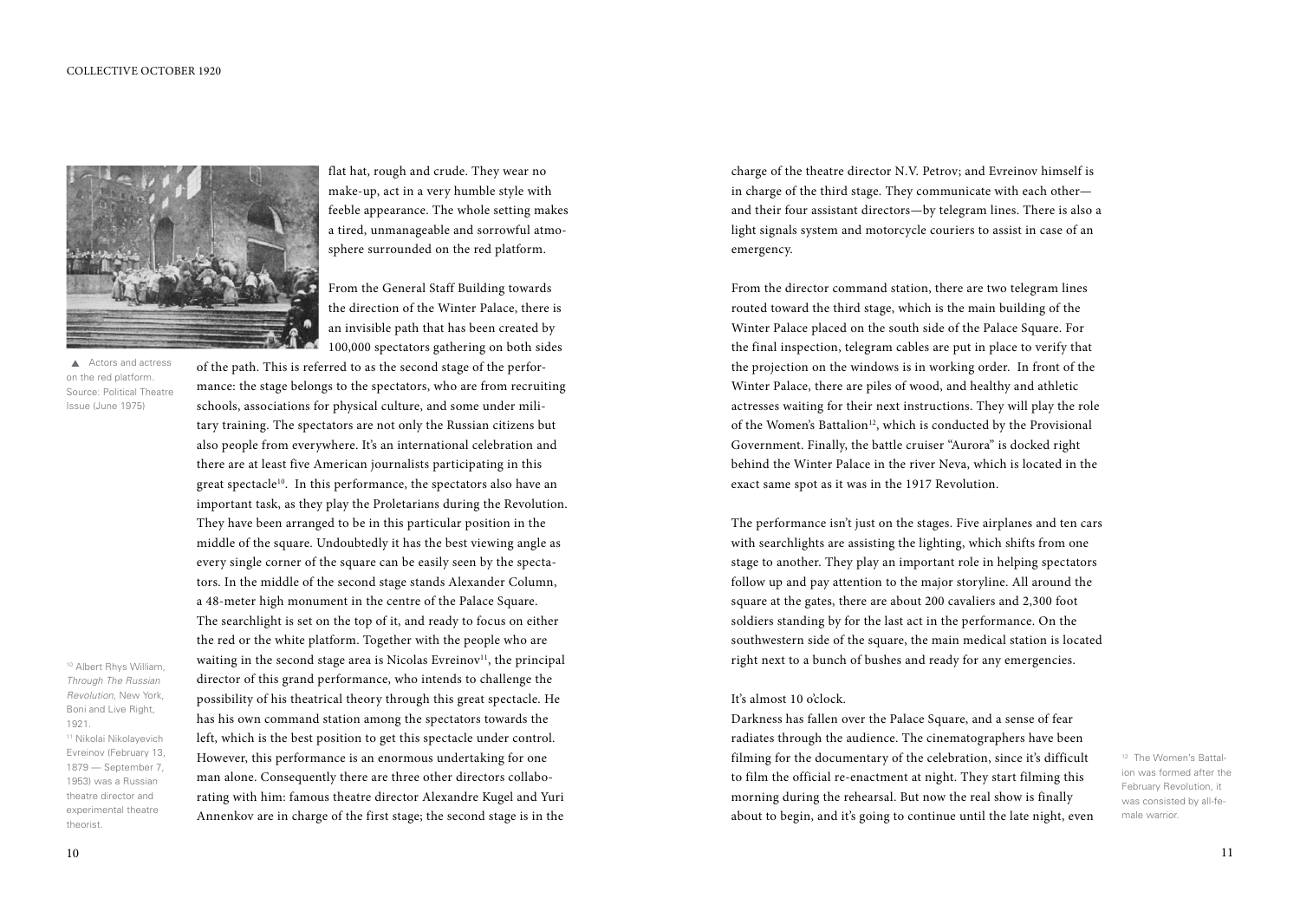<sup>13</sup> Alexander Fyodorovich Kerensky (May 2, 1881 — June 11, 1970) was a Russian lawyer and politician.

till the dawn, without any interruption. Directors are ready to commence. All the actors and actresses are prepared. It's all ready. 10 o'clock sharp, let the great spectacle begin!

#### **Part 3: Act.1**

Cannons from Aurora shots into the sky, eight trumpeters lead the opening of this mass action, with the accompaniment of the whole orchestra playing 'Robespierre' by Litolski. As these are military exercises, one has to be cautious: a command, an action. It is completely dark and cold, and suddenly the searchlight shines on the bridge of the first stage, the orchestra begins to play the symphony "La Marseillaise." The actors from the white stage, which represent the Provisional Government on the white platform is having a serious meeting, deciding whether to continue the war or not. One man stands out, because of his arrogant attitude and the way he walks. This actor is dressed in a military uniform and wears a military cap, but he seems to be of higher ranking than the other mil-



itary people. He is taking the role of Alexander Kerensky<sup>13</sup>, who was appointed as the Prime Minister of the Provisional Government in July 1917. He asks the crowd at the second stage for more attention, then he starts giving a speech complete with rich body language. Kerensky was shouting

 $\triangle$  The white platform, the actor in higher position is playing the role of Prime Minister of the Provisional Government, Alexander Kerensky. Source: Political Theatre Issue (June 1975)

to the crowd, "we wish to carry the world to a victory ends." In this part of story they represent the great success of the February Revolution in Russia. It brings the chance of survival for the people, and should be the moment "we live happily ever after", but the situation still goes awry. At this time the searchlight shifts from the white to the red platform on the other side of the stage where actors and actresses enter the stage stooped over, and walking with heavy

steps, with no expression on their faces. This is meant to represent the moment before the October Revolution, while the people are starving and the whole society is suffering from overload working. Actors who play the miners and hold hammers, working and walking around aimlessly. It shows the frustrating moment of the proletariat, as they are facing an uncertain future. Meanwhile the orchestra cautiously plays the "International<sup>14</sup>," which is the song belongs to the proletariat.

Those playing on the red platform include dozens of men, women and children, all tired after having finished their work at the factory. The atmosphere is full of despair and helplessness. But what they do not know is that they are about to be betrayed once again by their government, as Kerensky decides to stay in league with



bankers and dignitaries. Now the white platform is packed with actors wearing suits and holding white canvas money bags labelled with ridiculously huge numbers. These men move as comically as circus members. The other group of actors, who represents the wealthy businessmen, holding massive envelopes, and wearing suits and top hats, follow pridefully. Some of the actresses start dancing ballet, joyfully depicting a satirically cheerful atmosphere. It is positively pleasant to see this part of the show, but at the same time also ridiculous. Those on the white platform don't understand that something is going wrong on the other side of the stage, the red platform. The agreement between Kerensky and bankers and nobles brings the power back to the previous Russian political scene. This is not what the people expect, and suddenly from nowhere a bunch of soldiers waving red flags rush upon the stage and running into the workers. They are the Red Guards who start gathering everyone on the red platform furiously because the pursuit of a better and more equitable life is no longer possible with

▲ Hard-working proletarians on the red platform. Source: Russian and Soviet Theatre: Tradition and the Avant-Garde (1988)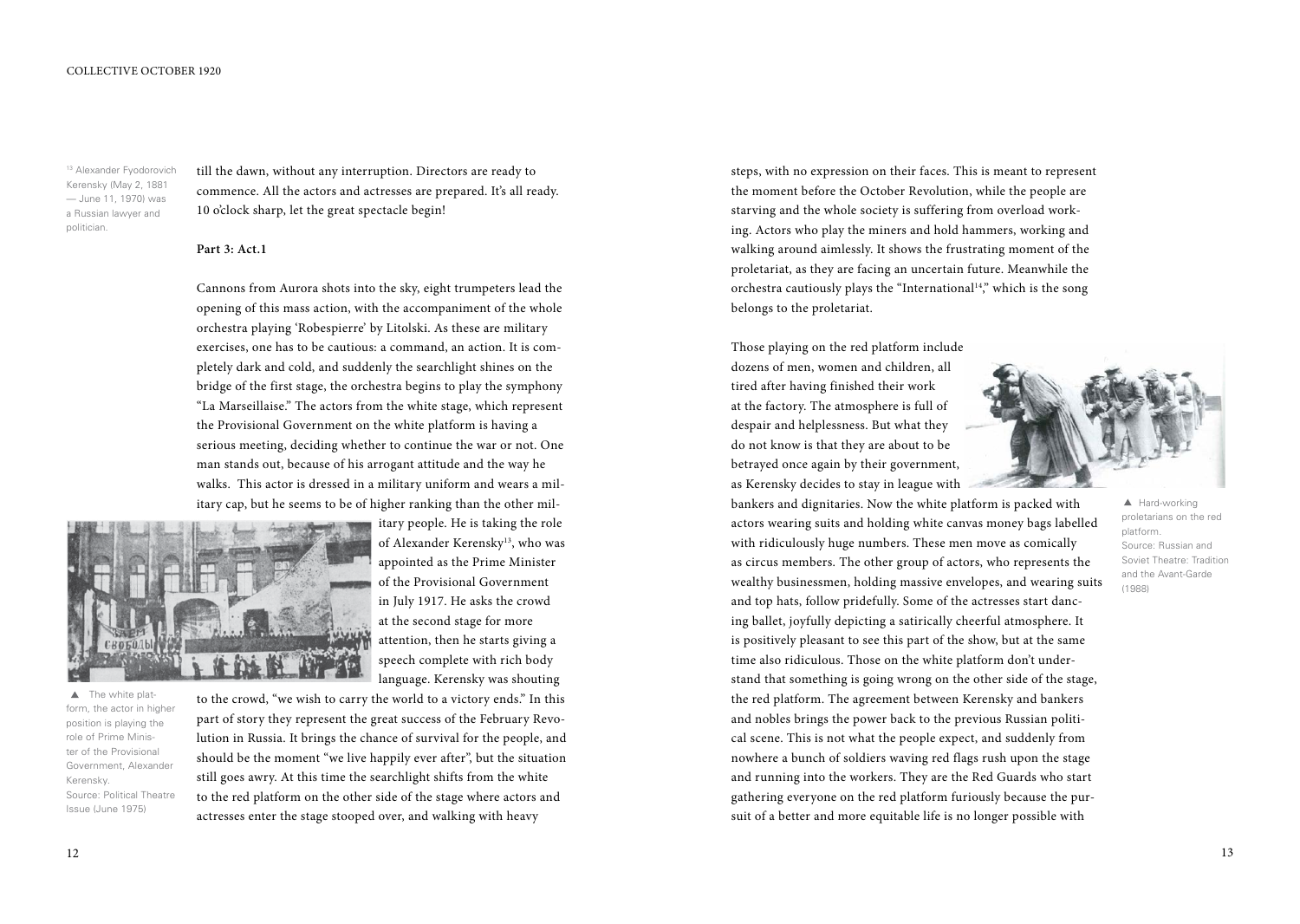the Provisional Government. They must find another solution. The popular support for the Red Guard, the Bolsheviks, is increasing. As long as their leader Lenin comes back to Russia, they are ready to fight. Some of the Red Guards run amidst the spectators on the second stage, shouting the name of their great leader, "Lenin, Lenin!" La Marseillaise goes out of tune, and "International" gradually increases in loudness, with the accompaniment of the sound of people on the red platform singing in anger.

> "Stand up, ones who are branded by the curse, All the world's starving and enslaved! Our outraged minds are boiling, Ready to lead us into a deadly fight. We will destroy this world of violence Down to the foundations, and then We will build our new world. He who was nothing will become everything!"

On the other hand, the white stage is still continuing along "pleasantly". They do not care what is happening with the rebellious mob, as they have something more important to do; the celebration of the establishment of the Women's Battalion, consisting of 1,400 strong and proud female soldiers. The conflicting atmospheres on the two platforms is absurd. People from the red stage start shouting "morituri te salutant<sup>15"</sup>. Is it going to be the end of the Provisional Government?

The spotlight is on the red platform again. The Red Guard and the other actors are waving the large red flags. Their behaviour is becoming more organised as they all sing together. La Marseillaise goes terribly out of tune, meanwhile "International" from the left platform becomes the main melody, filling the whole space of the Palace Square.

"No one will grant us deliverance, Not god, nor tsar, nor hero. We will win our liberation, With our very own hands. To throw down oppression with a skilled hand, To take back what is ours – Fire up the furnace and hammer boldly, while the iron is still hot!

> This is our final and decisive battle; With the Internationale humanity will rise up!"

The growing clamour on the second stage increases to a boiling point; it is time to let the Provisional Government become aware of the people's struggle. Red masses run toward the white platform. Because the Provisional Government is oblivious to what is happening, the first attack is seriously harmful, and most of the soldiers turn their allegiance to the Red. They stand with the people, the workers, the Proletarians! Soon there is only the Women's Battalion and a few armed soldiers left for the Provisional Government, so that the white platform is quickly occupied by the Red masses.

> "You've sucked enough of our blood, you vampires, With prison, taxes and poverty! You have all the power, all the blessings of the world, And our rights are but an empty sound! We'll make our own lives in a different way - And here is our battle cry: All the power to the people of labour! And away with all the parasites<sup>16!"</sup>

16 Parasite here means the middle-class people who grew rich by selling overprice basic necessities during the famine of war.

<sup>15</sup> "They who are about to die salute you!" in Latin.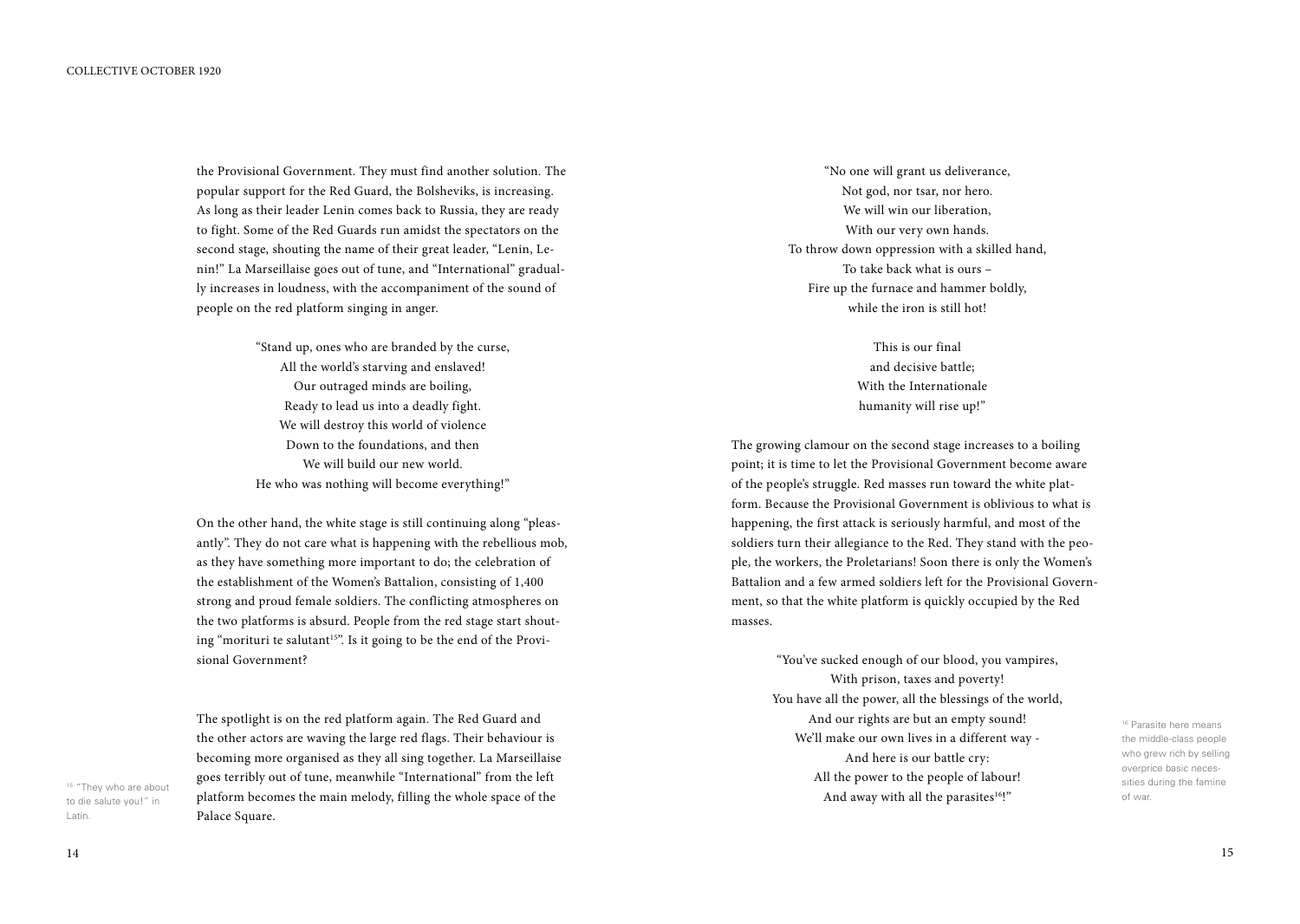The voice of discontent has occupied the whole square, and the workers' demands have clearly been delivered. It is too late for the Provisional Government, and even though they try to fight back, it is no longer possible to calm the maddened crowd. The Provisional Government and Kerensky must escape immediately. Two motor cars from the side of the Palace Square hasten to meet at the white platform, honking their horns furiously. Kerensky rushes down, jumps into one of the cars, and escapes. They cross through the second stage of the crowd, and rush into the third stage of the Winter Palace. Meanwhile, the Red Guards have almost occupied the whole first stage, and the searchlight shines on the last battle raging on the connecting bridge—guess who is going to win?

#### **Part 4: Act 2**

The gate of the General Staff Building has been blocked by trucks loaded with workers and 2,300 armed foot soldiers. Trucks drive across the second stage of spectators, following the motorcars of Kerensky heading to the Winter Palace. This is the most important battle in the square. By the four side entrances, more and more



tanks and soldiers have been gathering, and eventually tanks fire on the bastions. They are all coming to support the Red Guards. The Provisional Government has nowhere to escape. Compared to

 $\blacktriangle$  Ravolutionaries enter the Palace Square through the gate of the General Staff Building Source: Political Theatre Issue (June 1975)

the delightful and joyous mood earlier, they now seem miserable and hopeless. Here and now the Women's Battalion is in danger, they hide themselves behind the piles of wood in front of the Winter Palace, seeming to have lost the confidence and support of the government. They try to defend but with their confusion and

loneliness in mind, they cannot stop the great rebel. The Women's Battalion is the last line of defence, and eventually they run into the Palace. The Red Guards and the revolutionaries run after them into the Winter Palace—victory over the government is imminent.

"Fire" behind the Palace, the Aurora from the Neva River, shoot the final signal into the air.

The attention is suddenly directed by a narrow beam of light to the Winter Palace's second floor windows. The silhouettes of a fighting scene are visible on the window, and a quick and brutal fight breaks out. The light shifts off of the window. Silence. Five red stars are then projected on the window, as the flag of the Hammer and Sickle is waving on the top of the palace.

> "Contemptible you are in your wealth, You kings of coal and steel! You had your thrones, parasites, At our backs erected. All the factories, all the chambers - All were made by our hands. It's time! We demand the return Of that which was stolen from  $us<sup>17</sup>$ ."

 Ultimately Kerensky escapes successfully by disguising himself as a woman. It is nevertheless a workers' victory, and the people have their power back. A 40,000-strong choir sings the Proletarian "International" exhilaratingly in unison. Fireworks go off everywhere in the dark night, and the celebration ends with the huge success of the October Revolution, continuing to bring Russia the equal and harmonious bright future it seeks. The spectacle ends with a military parade.

<sup>17</sup> Before the October Revolution, the factory workers were working as slaves and exploited by the factory owners. Here shows the appeal that the workers demanded to take back what they earned from the employers.

This performance has taken a whole day to rehearse and play out,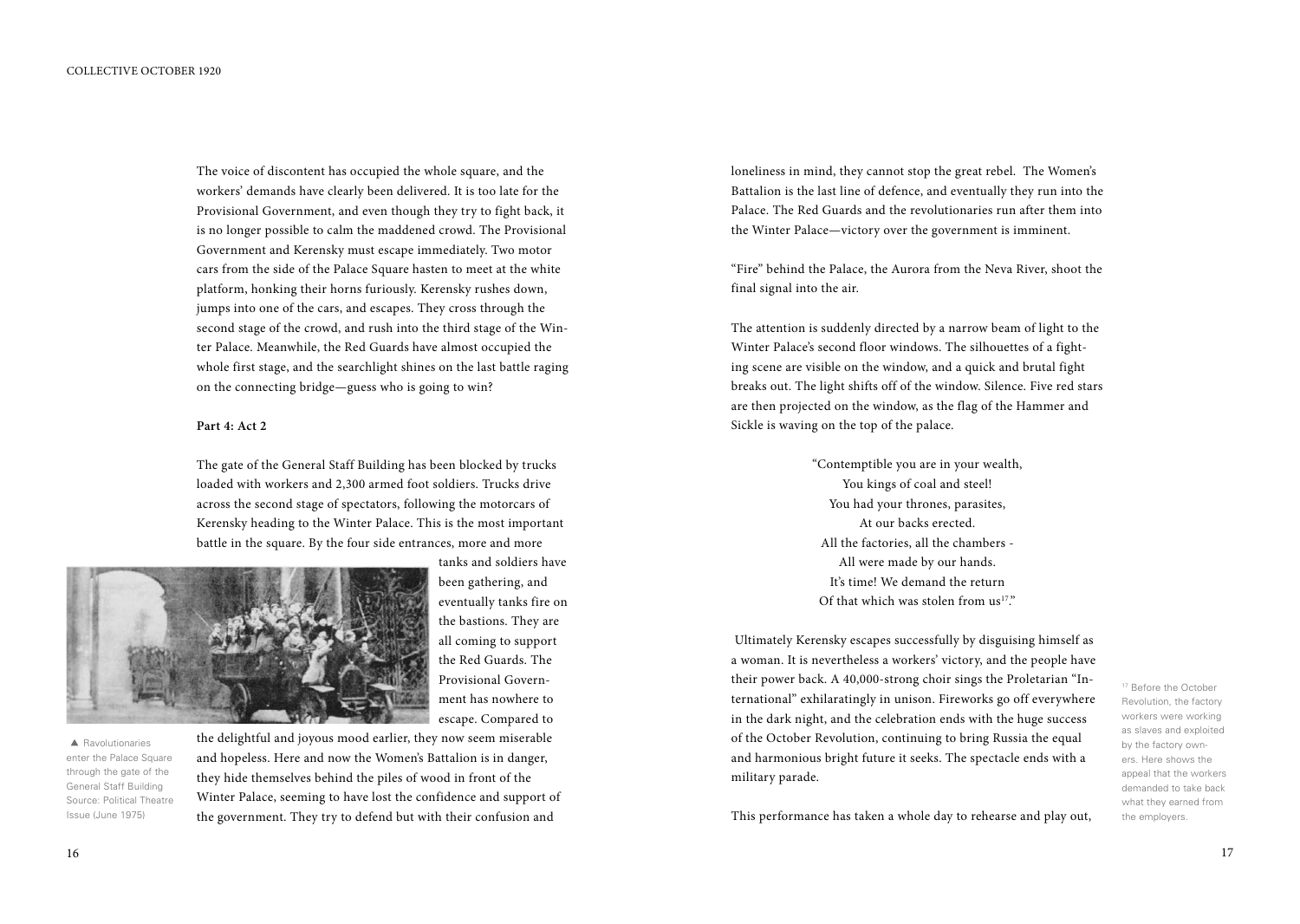and runs until about 6 o'clock the next morning. While the actual revolution was brutal and violent, on this day and in this specific place, the Revolution is a great victory worthy of anything but fear. Although many of spectators didn't experience the actual revolution, this re-enactment brings people together not only for the memorial reason. All Russia owes the success of the October Revolution to the Bolsheviks, however, this great performance has to give credits to the collectives of Russian citizens.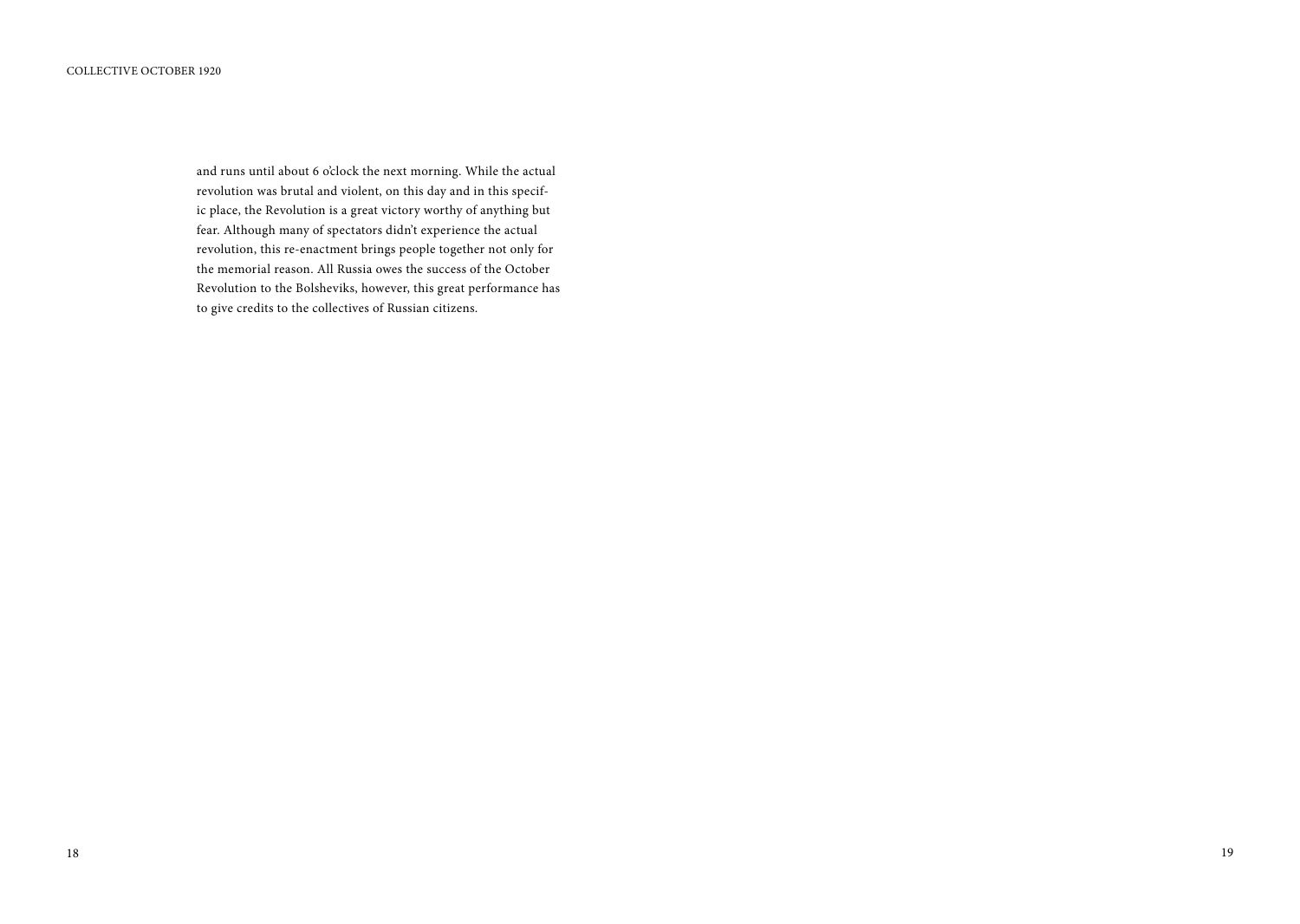# II

BEHIND "Collective OCTOBER 1920"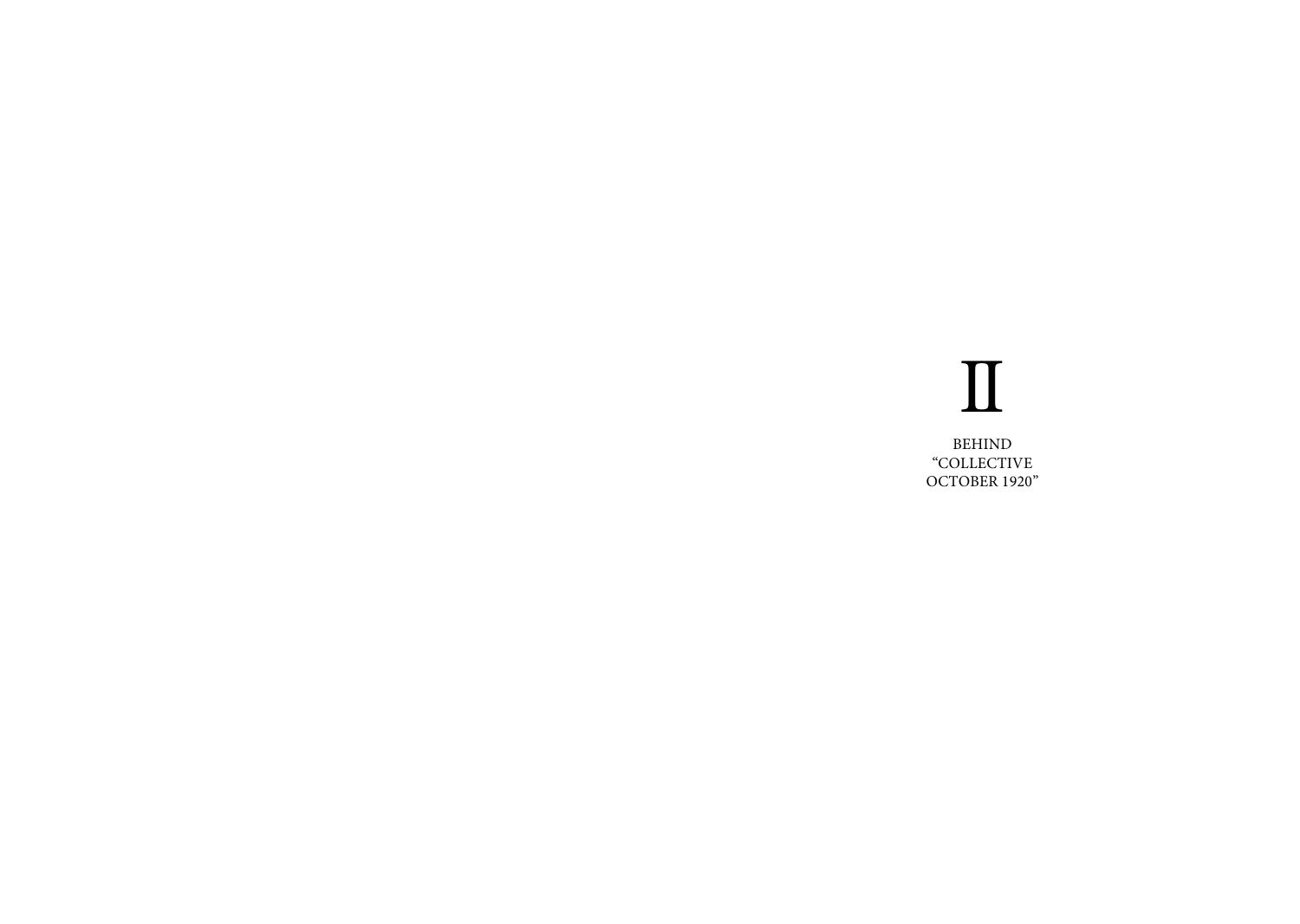On October 25, 1917, Lenin leads the Bolsheviks and workers attacking the Winter Palace in Petrograd with the goal of overthrowing the Provisional Government, returning the power to the people. This will later be known as The October Revolution. Since then, the Bolsheviks and the working-class are given the mission of breaking the class boundaries, to elevate the social status of the proletariats and the labourers, and to establish a classless country: a Communist state free of capitalist exploitation.

Even though the Bolsheviks successfully overthrow the Provisional Government, the establishment of the Soviet Union is hindered due to the Russian Civil War<sup>18</sup> and does not happen until 1922. Up until then, fear and uncertainty still remains in throughout the society as fighting between the Bolsheviks and supporters of the Provisional Government continues. Revolutionaries thus become the heroes, bringing hope to the people, with the aims to establish a state with joy and pride; a nation for the people. However, achieving the communist ideology isn't an easy task. To create society's focus on the equality of the people, they have to arm the working-class, but not in a way of giving them the weapons and leading them to the rebellion. It is much more crucial to arm the working-class with knowledge in order to build a new society with new social order. This is arduous, since in 1917, approximately eighty percent of the population is illiterate<sup>19</sup>. How could it be possible to distribute knowledge when most of the people don't even know how to read the alphabet? Even the great leader Lenin describes Russia as 'An uncivilised country20'.

18 From November 1917 to October 1922, the Russian Civil War was a war between the Red and the White, the Socialist and the Capitalist. 19 Konstantin Rudnitsky, *Russian and Soviet Theatre: Tradition and the Avant-Garde*, Cambridge, Cambridge University Press, 1988, p. 41. 20 Ibid., p. 41.

The Bolsheviks devise a historical mission: they intend to help people rethink the relationship between people and culture. Before the Revolution, culture seems to be developed only for the privileged classes, for the noblemen, the bourgeois and petit-bourgeois officials and the intellectuals. The proletariat are not only workers but also peasants,

soldiers, and sailors. They are excluded from participating in cultural development because they are considered unintelligent lower class, being judged by their appearance, clothes, belongings and professions, etc. Under the discrimination of bourgeois, the proletariat is ignored from the progression of society. Therefore to attain the goal of creating a new culture for the working-class, they must first abolish the luxurious and dissipated bourgeoisie culture. The solution to achieving this historical and cultural mission is thus found in art, a gentle and entertaining activity which is capable of delivering a message without a single written word.

"Arm the working-class with knowledge and organise its emotions with the help of  $art^{21}$ ."

By the end of the Revolution 1917, the Bolsheviks declare freedom from the Russian Orthodox religion<sup>22</sup> and thus the country becomes secularized. To separate the power of religion from the empire is the first step to annul the privilege of the upper class. The newly created workers' own culture needs a new belief and a new hero. Thus the story of the heroic labourer starts, creating a workers' art movement. The workers' struggle is emphasised in this movement, and art works are articulating the minutiae of their daily life: the working conditions. As a result, they present their work in public spaces: workplace, factories, or even somewhere they pass by everyday along the streets. This new demand of art urges the starting point of the Proletkult.

So what is Proletkult exactly? How does the role of this specific term become an instrument to form the Soviet Russia? Proletkult, a portmanteau word for "Proletarian Culture", is a mass art movement, a Soviet-powerful, artistic and cultural enlightenment organisation<sup>23</sup>. The original idea of Proletkult is creating a new art culture for the people. Since this new culture is for satisfying workers' leisure time, it oughts to 21 Lars Kleberg, *Theatre as Action: Soviet Russian Avant-Gard Aesthetics*, Stockholm, Bokforlaget PAN/Norstedts, 1980,

p.12.

22 Russian Orthodox is the major religion in Russia. After the October Revolution, the Russian empire was dissolved and the Tsarist government - which had supported by the Church and numerous privileges - was overthrown. That Russian Orthodox lost the power after the separation with the government. 23Konstantin Rudnitsky, *Russian and Soviet Theatre: Tradition and the Avant-Garde, Op. Cit.*, p. 44.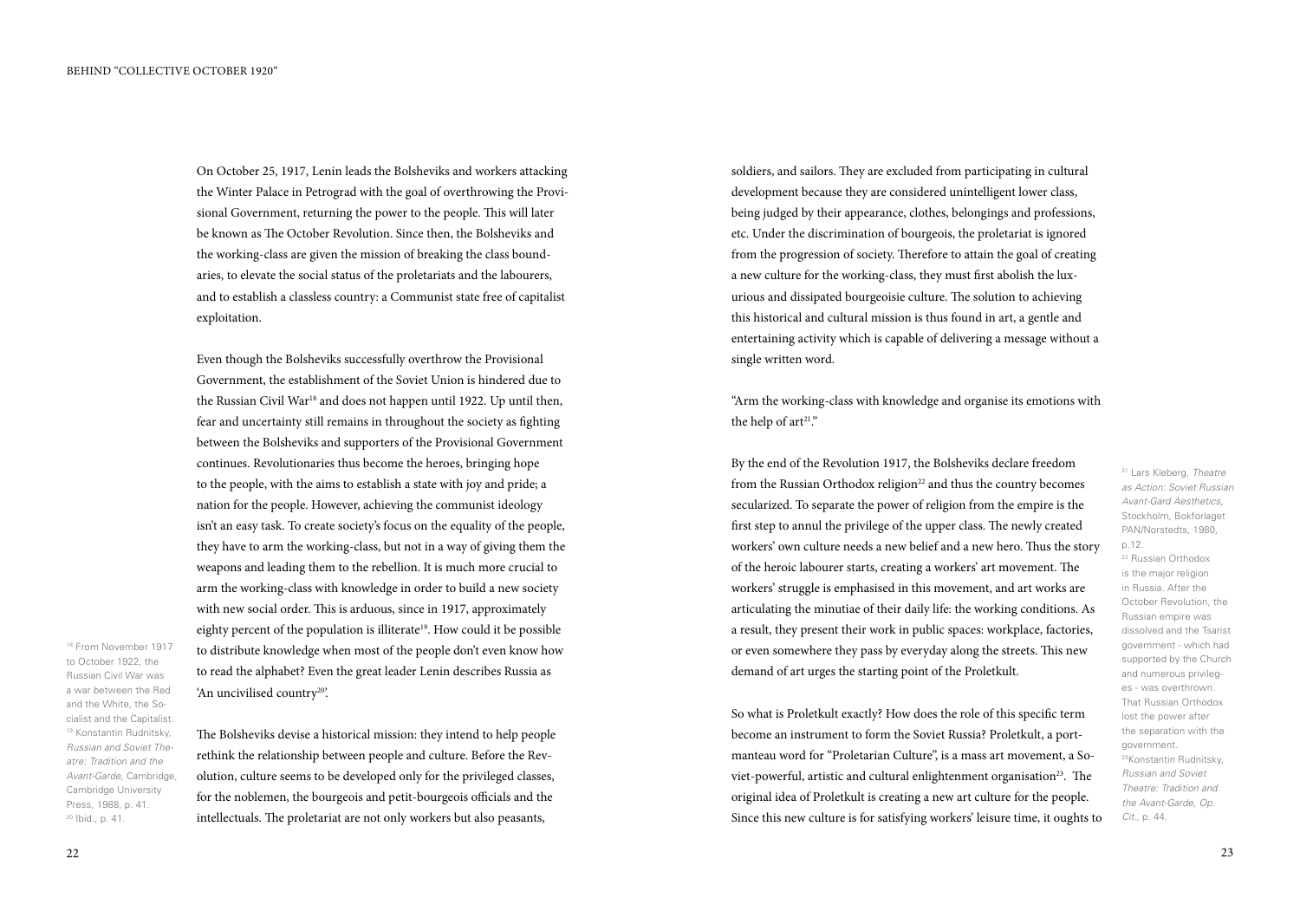24 Lynn Mally, *Revolutionary acts: Amateur Theater and the Soviet Stage 1917-1938*, London, Cornell University Press, 2000, p. 22.

be simple and easy to understand. For instance, the topics shouldn't be too esoteric and the context shouldn't include metaphors that are too profound, so it could be pleasantly accepted by the masses. This point of view seems very similar to, and is easily confused with the concept of popular culture, but of course they both have strong demand for entertaining the masses. However, Proletarian culture is not the same as the popular culture, but its easy accessibility for the masses is where Proletkult sees the educational value in it. Meanwhile for the Bolshevik, in order to establish a classless society, they find a nimble way to generate workers' knowledge for the new society. Therefore culture becomes a powerful tool to decide the future of a society, but how? During the first national conference on worker-peasant theatre in April 1919, as the communist faction claims,they "must devote all its energies to formulating a new repertoire, without any borrowings from the past<sup>24</sup>."

As this new art for workers is not allowed to develop from the past, it became more difficult to create something from nothing. With the purpose of decomposing the bourgeoisie art, the proletarian pursues art in the most accessible way, and intends to develop art with the proletarian consciousness, in order to show their independence in the society. For that reason, workers get inspired from their proletarian lifestyle. They also relate the new art culture to their own professional knowledge. Most of them work in factories, thus facing cold-blooded machine is an essential part of their duty. The technique of operating the machinery trains them to think cautiously. Since productivity is their major task in factory, it leads them to create their art works in a productive and reasonable way. Therefore their creativity is highly based on the technical skills from work, which is a breakthrough to the common point of view of art — the one from the upper class. Thereupon, the workers see the art as an expression of their ability at work.

But wouldn't it be dull if everything just comes from daily life? At first,

work. But incidentally, these art work created also becomes a tool to examine the new technology developed from work. Since the purpose of new proletarian art is to create something new, the spirit of innovation becomes vital. Soviet literary theorist Viktor Shklovsky25 says in his essay *Art as Technique* that (also translated as '*Art as Device*'), "The purpose of art is to impart the sensation of things as they are perceived and not as they are known. The technique of art is to make objects 'unfamiliar,' to make forms difficult to increase the difficulty and length of perception because the process of perception is an aesthetic end in itself and must be prolonged<sup>26</sup>." Art comes to be a departure from ordinary, and it nurtures workers' daily life and force them to move on by giving this "unfamiliar" challenge. They tend to put the advanced technology and engineering into their art work. It raised the trend of industrial aesthetic, which is out of the usual sensation. Such industrial aesthetic is rapidly developed in the constructivist architecture later on. For instance, Shukhov Tower in 1922, which is designed by Russian engineer Vladimir Grigorievich Shukhov, who engages to develop engineering method on architecture structure, invents the lattice metal structure in construction in 1896, which is an ultra light-weight material. In order to have enough strength to support high architecture as Shukhov Tower, it has to be built in an hyperboloid geometry's structural way. In 1920s, most of the workers' art creation considers this technical and manufactural aspect highly fascinating. Meanwhile, the new geometric and symmetrical appearance of architecture forms the industrial aesthetic among the whole society. The progressive engineering leads the artist to create art with functional purpose, and develop workers' own aesthetic.

the workers build art unconsciously with their capacity at



▲ Shukhov Tower by Vladimir Shukhov Source: Wikicommons

25 Viktor Borisovich Shklovsky (January 24, 1893 —December 6, 1984) was a Russian and Soviet literary theorist, critic, writer, who later also participated the film making with Sergei Eisenstein. 26 Viktor Shklovsky, *"Art as Technique 1917" in Russian Formalist Criticism: Four Essays*, Trans. and ed. Lee T. Lemon and Marion J. Reis, Lincoln, University of Nebraska Press, 1965, p. 5-24.

Art and the new culture is not limited to workers only, and is not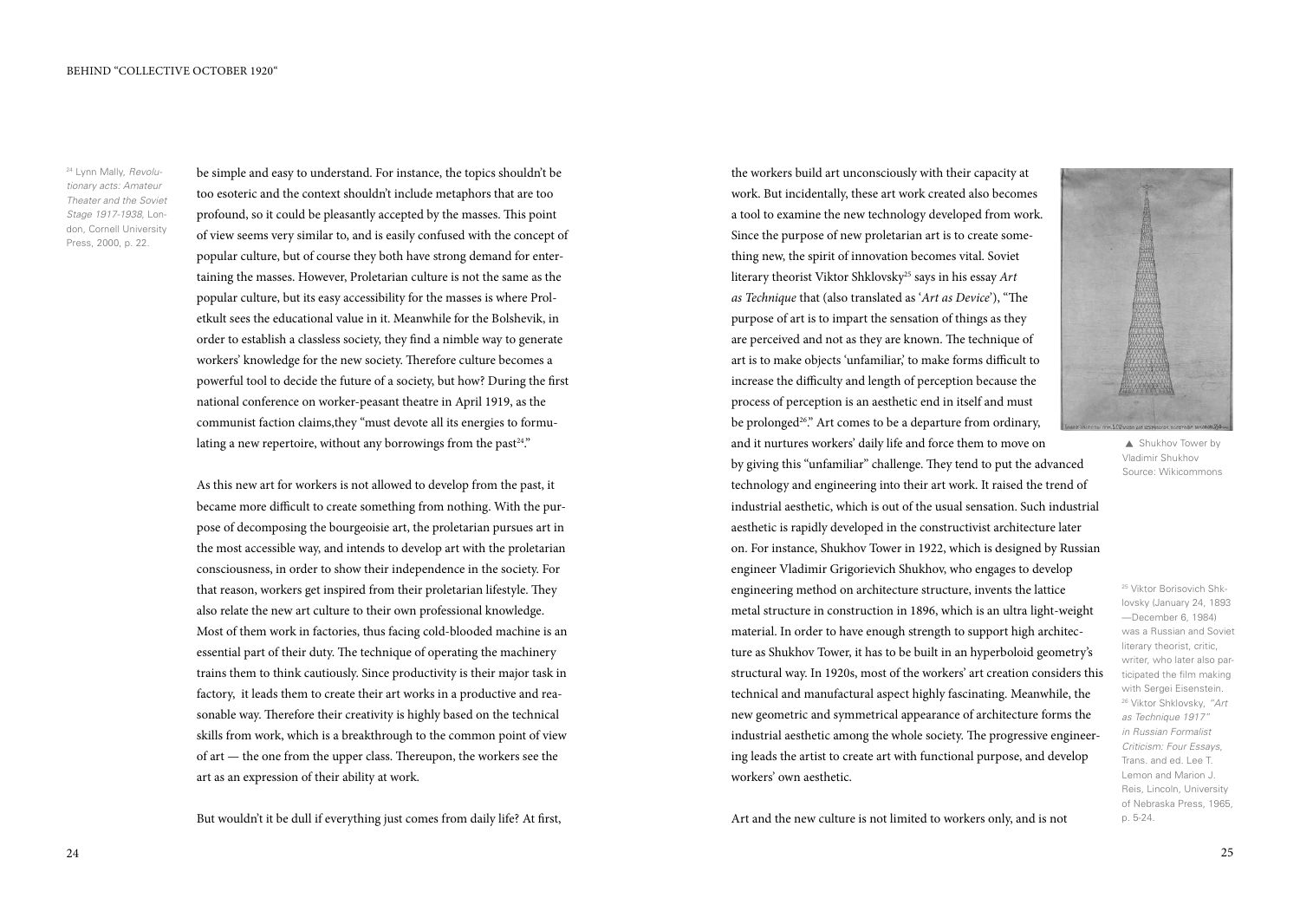27 Lynn Mally, *Revolutionary acts: Amateur Theater and the Soviet Stage 1917-1938, Op. Cit*., p. 28. 28To comprehend more about the Communist ideology, I suggest to read: John A., Armstrong, Ideology, Politics, and Government in the Soviet Union, New York, Praeger, 1962.

developed solely by the workers. It needs a lot of financial support and public attention in order to proceed. Therefore, finding a sponsor in the Bolshevik government is essential. The government takes on a significant role in the promotion of artistic production, and bringing the art work to the public. In 1919, The Petrograd Department of Education holds an architecture competition for the Workers' Palace, where the topic is clearly proclaimed, "new building, with no links to the past<sup>27</sup>." In contrast to Capitalism, the communist ideological purpose is to have the capacity to maximise material use for everyone which is crucial to a society lacking resources<sup>28</sup>, since the major objective of the factory is meant to reduce the additional cost through the production by raising industrial productivity. The professional working life becomes unseparated from workers' art creation. And it is definitely a breakthrough if the proletariat entails the communist ideology through their technical aspect of art. However, as the political transition in Soviet Russia happened rapidly, and the promptness is important for the whole society, both the people and the Soviet government are keen for an efficient way to create their own

culture. The art and culture created in this way could bring the maximum benefit to the working-class community.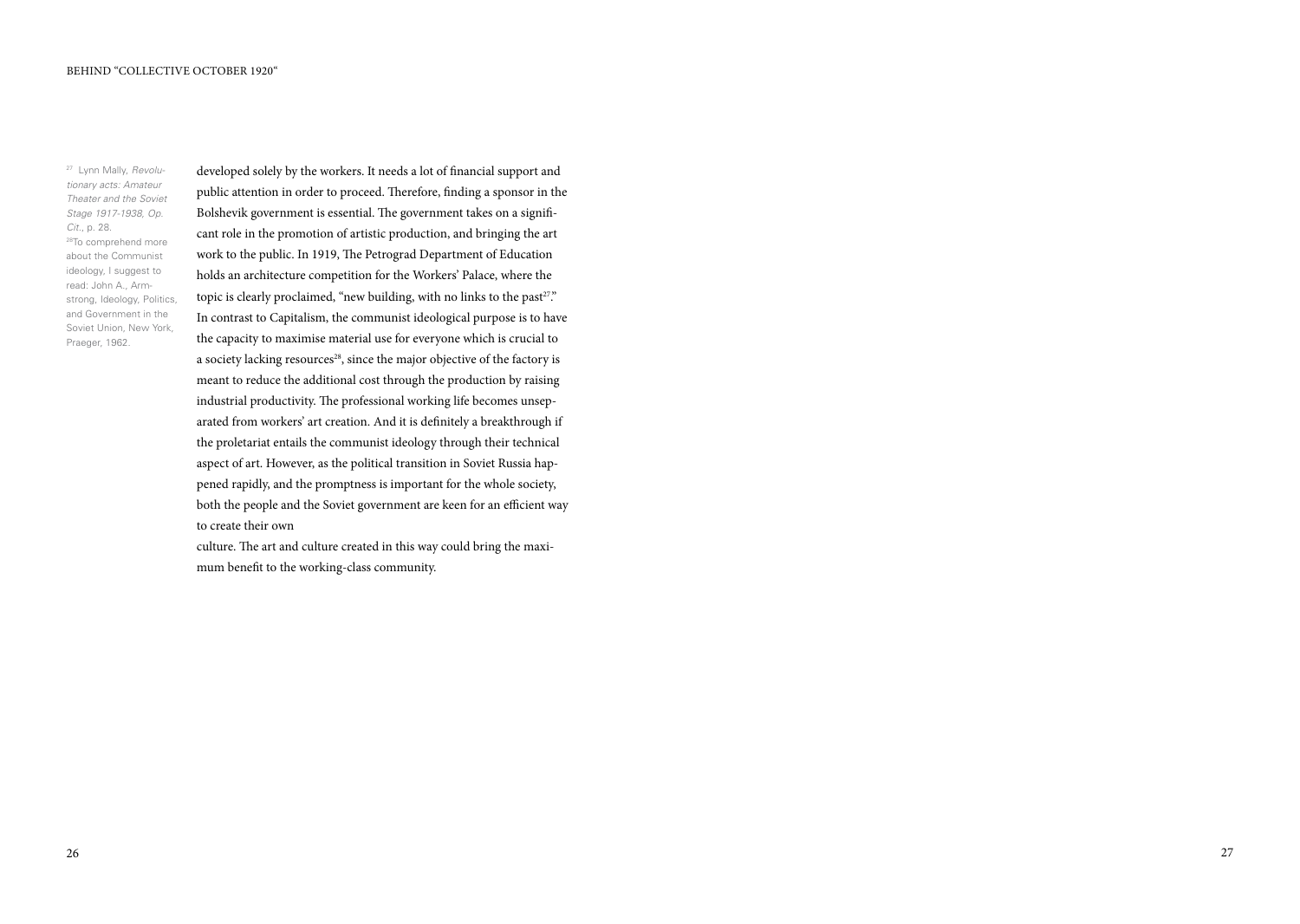# III COLLE **THEATRE**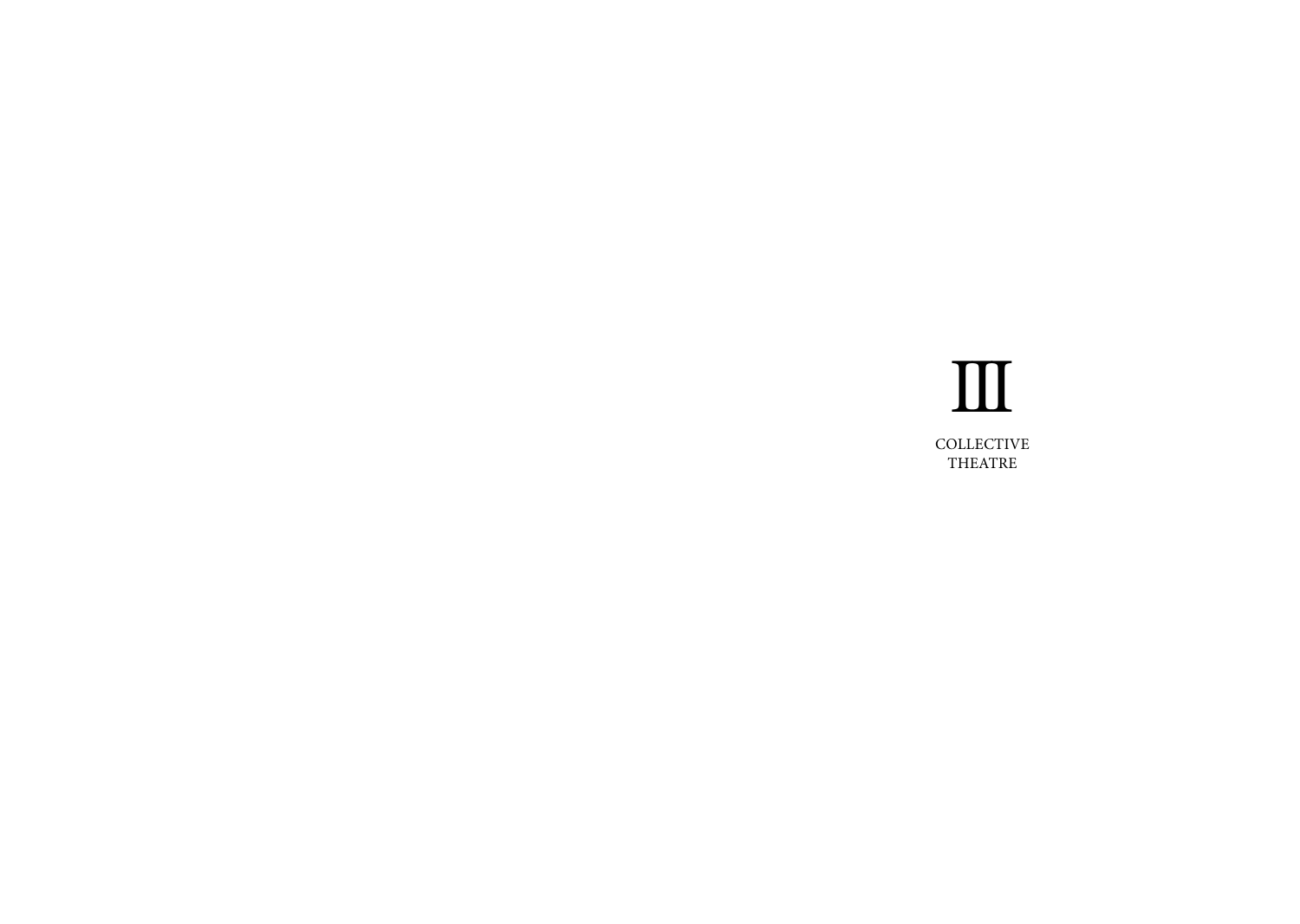"Under the even more complex political circumstances of the bloodbath accompanying civil war the theatre and only the theatre could serve as primary school and newspaper for the masses thirsting for 'education, enlightenment and knowledge'. For the light which the theatre radiated could reach everyone. The language of the theatre was comprehensive to everyone<sup>29</sup>." During the Russian civil war period from 1917 to 1922, the raise of the theatre activity orientate the people suffering from the war, and is considered as an efficient art form to cultivate and to satisfy the other art domains.

By the time of the Bolsheviks victory in October 1917, Proletkult has already over 400,000 members, mostly workers and soldiers, with many of them participating in theatrical clubs and studios<sup>30</sup>. Theatre becomes the most popular form of entertainment, and acting becoming a part of everyone's daily routine. In 1920, Viktor Shklovsky is surprised by this situation, "All Russia is acting, some kind of elemental process is taking place where the living fabric of life is being transformed in to the theatrical31." One wonders then, why is it theatre? How does theatre become so essential for the proletarian daily life? Is it only about the entertainment? What about its educational objective? How do the Bolsheviks see the value in it? Theatre gives an occasion to gather people from different professional backgrounds. It is a great outset to develop a new art culture. For instance, a theatre play needs a playwright to create the story, a painter to design the stage, an actor to perform the story, a dancer to inspire joy or sorrow, a composer to bring together the music, a technician to assist the transition, and lastly a theatre director to guide the play. But all of these are just common concepts of theatre and how to realise a play. Because theatre must now reflect the proletariat life, it must evolve from its bourgeoisie origins into another form more well-adapted. Theatre was once a place full of wealthy people, in formal attire, not only for nobles. The delicate costumes and props on the stage, and its decorations with red carpets and chandeliers make

it even more luxurious. Communist supporters calls it "the bourgeois 'fetishised' art<sup>32</sup>," since the major goal of the October Revolution is to end the economy and culture bondage caused by the upper bourgeoisie class. Thus they describe art with this economy term from Karl Marx and his critiques of the capitalist political economy,"Commodity fetishism<sup>33</sup>." In capitalist society, classes in the market are reflected on the affordability of commodities. As upper class pursuing the higher prized goods, owning the product becomes a powerful symbol for the people who could pay. Meanwhile, it conceals the unfair actuality of slavery of working-class. In such a materialistic world, how could we imagine that workers, in their inappropriate garments, could ever find a place in such a magnificent theatre space? In order to create the proletarian theatre, this stereotype has to be changed.

Proletariat Theatre's main objective is to break the stereotypes associated with the Bourgeoisie and the Proletariat, a revolution in theatre. Theatre director, Nikolai Evreinov, under the influence of the Proletkult, creates the theatrical theory "*Theatre as life*34," in which he claims everything could happen on stage. If we question what is acting about? In his opinion that actor could learn a lot about acting from anything in our lives. As he gives an example of stone-like desert flower, which is imitating the rock next to it. Therefore, this stone-like flower is the actor from the nature, which he finds that actors should be able act naturally, not in a way of being realistic, but naturally showing him/herself on the stage<sup>35</sup>. He also questions a lot about what is theatre exactly? The traditional theatre is developed with a religious purpose, later regarded as an entertainment. Some people consider theatre as a space for superior enjoyment, and they think the act on the performing platform can be only understood by the intellectuals. The stage ought to be a holy area for actors, designed as an individual platform. As the acts switch, the immense curtains go up and down to divide the space between stage and auditorium. The unspoken rules of theatre emerge: while

32 Lars Kleberg, *Theatre as Action: Soviet Russian Avant-Gard Aesthetics*, *Op. Cit.*, p. 30. <sup>33</sup> Recommend to read: Geoffrey Pilling, *Marx's 'Capital': Philosophy and Political Economy,*  London, Routledge & Keagan Paul, 1980. 34 Recommend to see his work: Nicolas Evreinov, *The Theatre in Life*, New York, Brentano's, 1927. 35 Ibid, p. 11.

*the Avant-Garde*, *Op. Cit.*, p. 41. 30 Ibid, p. 44. 31 Ibid, p. 41.

29 Konstantin Rudnitsky, *Russian and Soviet Theatre: Tradition and*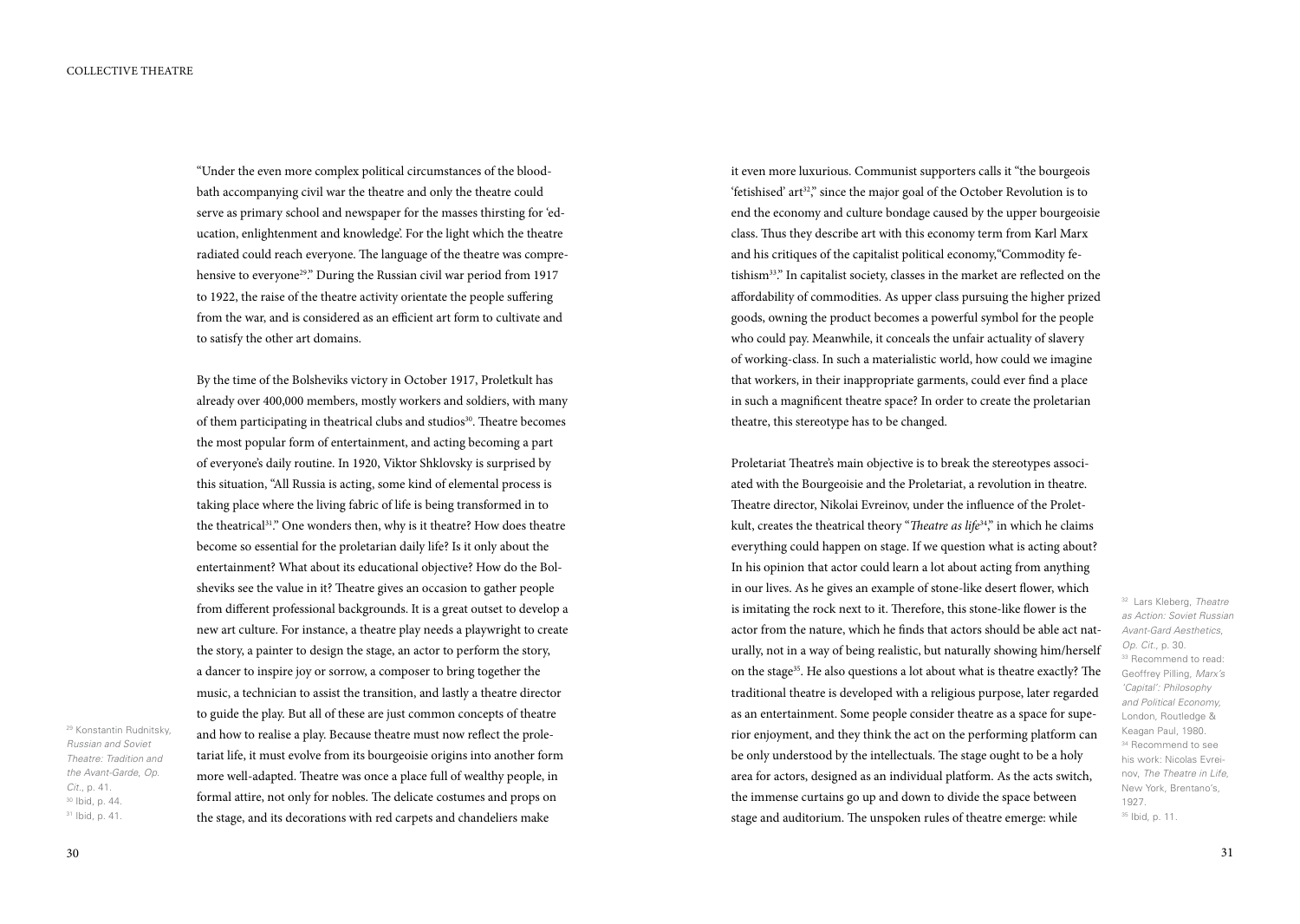36 Lars Kleberg, *Theatre as Action: Soviet Russian Avant-Gard Aesthetics*, *Op. Cit.*, 1980. 37 Prairie Thunder, *"What Is Ritual Theater?"on Ritual theatre* [Online], http://ritualtheater. wikidot.com/what-is-ritual-theater, January 2009.

actors are on the stage, the audience stays in their seats, keeping quiet during the performance, and applauding at the end of the perform ance. Theatre in Evreinov's opinion isn't any of them, which shouldn't be held in a specific place for any commercial exploitation, and it is unnecessary to classify stage and auditorium in theatre. Lars Kleberg — Swedish contemporary theatre critic and expert of soviet theatre claims in his work *Theatre as action*36 that "the 'representative' view of the audience serves as the staring point for a number of widely different concepts of the ideal relationship between stage and auditorium" in which he develops 3 types of theatre spaces:

The first type spatially separates the stage and the auditorium. The play is about showing an ideal world which doesn't exist in reality, and usually is more about artistically making the stage splendid, visually differing fiction from reality. It draws a clear line between stage and auditorium. The second type proposes that stage and auditorium are still separated, but in this case the stage mirrors the reality, bringing the audience to the story on the stage. It creates emotional connections between stage and auditorium. The third type is ritual theatre, where stage and auditorium is in the same space. Ritual theatre usually refers to a religious ceremony which includes the Spirits. It may also refer to a non-religious theatre, where a message is delivered to the audience, and usually intends to awake or transform the audience deeply<sup>37</sup>. Kledberg takes the example of Evreinov's theory, and refers to Evreinov's theatre as "ritual." As Evreinov believes that not only mankind but also animal could act. He considers that acting is possible everywhere, therefore the formal theatre space is not a pre-requisite. But the point of "Theatre as Life" is not about acting exactly the same as out of theatre or imitating the emotion vividly like realism theatre. Theatre is supposed to be a platform to express the truth of oneself, and possibly a place where you could discover and develop yourself, in this case, the individuality becomes essential. There is no need to have class rules between the actors and the audience. This transition of theatre space in his theo-



ry, somehow also reflects the transition of society that all proletariats are pursuing: a society without boundaries and classes. As the wall of classes in society have been wrecked, the invisible wall between stage and auditorium has also been destroyed by questioning the necessity of the formal theatre space. This move brings the audience onto the stage, which means that the actors are the audience, and the audience are the actors at the same time. It merges the spaces of stage and auditorium in the same way as ritual theatre. However, for Evreinov, theatre draws a parallel to one man's life, with the stage as his reflection. Theatre is not solely about the spiritual message which should be delivered, it's more about how actors or audience develop and express themselves with their own point of view for life. Therefore, instead of the third type, I would consider Evreinov's theory as the fourth type. With all the political factors however, the Soviet style theatre would be more likely referred as the third type as they demand the classless society, which make sense to abolish the formal idea of the audience and the performer. But due to its method in Soviet propaganda, the subject and the discussion on the stage are limited by censorship. Which means if the censorship official finds the topic sensitive or politically harmful, this genre of performance would not be allowed. Therefore only the play which emphasis the importance of the Communist ideology, or natural and social science which are considered as real knowledge— is authorised to perform in the public, as it is essential to deliver the "correct" message to the people. Nevertheless, in Evreinov's theory, this action reevaluates not only the relationship between the different classes, but also eliminates actual solid walls of theatre, thus making it unnecessary to have such a space called "theatre." The Proletkult leads the workers to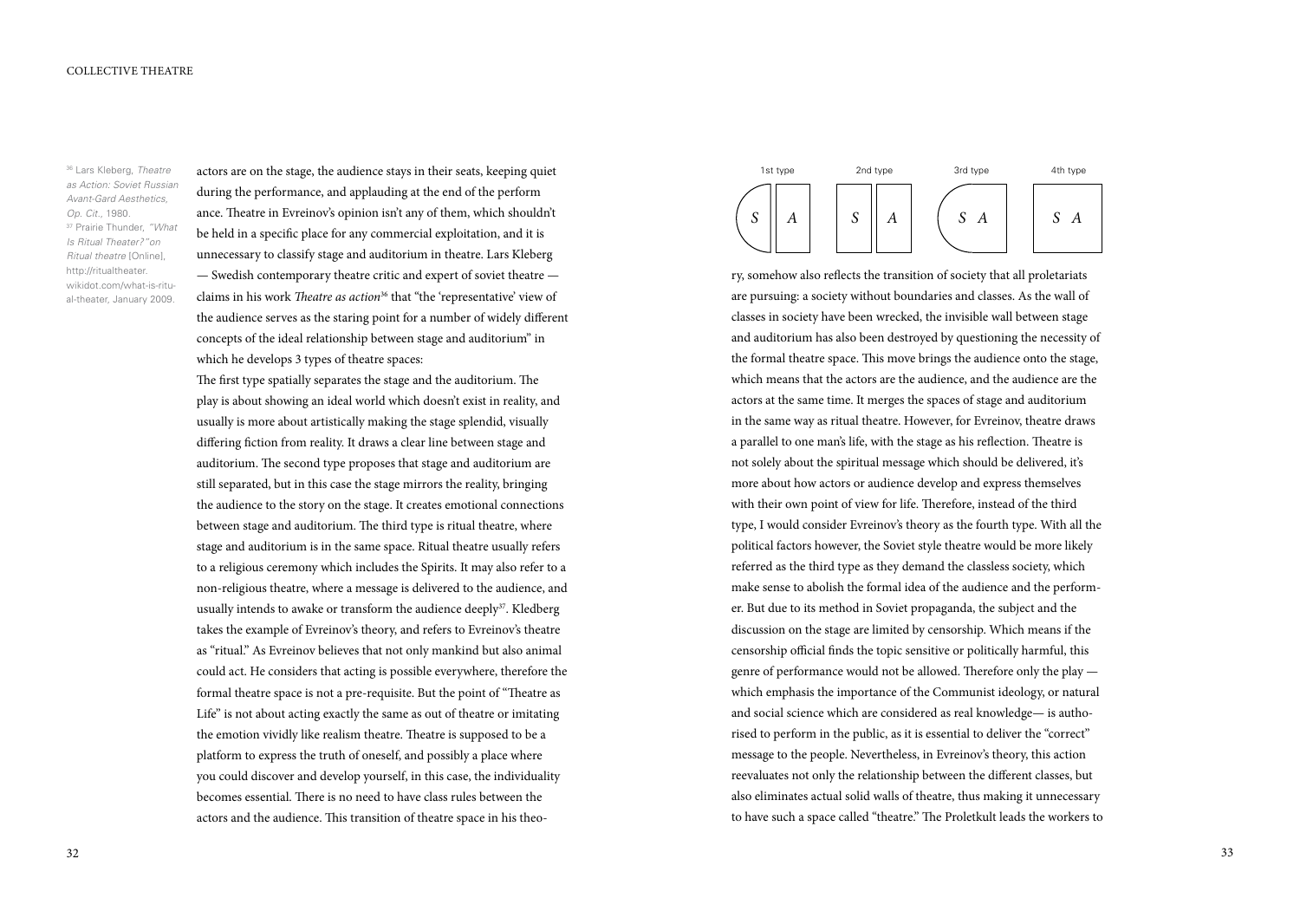38 Karl Marx, *Grundrisse: Foundations of the Critique of Political Economy*, trans. Martin Nicolaus, London, Penguin group, 1993, p. 265. <sup>39</sup> This term of studio is first used as theatrical collective in Russia was in 1912, which was functioning as a school. Only till 1924 when "workers' club" officially replaced its function, as an educational and entertaining space for workers. Therefore in this essay instead of using the term of club, I use the term of

act in their own place of comfort, like where they live and where they work. They leave the theatre space and create their own theatre in the factory, farm, boat, army base, cafeteria, storeroom, bar, basement or even on the street.

Therefore, the limits and boundaries for traditional theatre, like the stage and audience, do not exist anymore.

In the Proletkult's anti-bourgeois idea, they tries to get rid of everything related to the upper-class. However, art is considered as a privilege of upper-classes, because it is an expensive entertainment. A painter needs formal education, a writer needs to study, an actor needs to be trained…etc. What's more, all of this training requires a tremendous amount of time, of which most of the working-class does't have much to spare. Art training therefore becomes a luxurious activity. Although the proletarians intend to develop culture and art skills, it is a challenge because they already suffer from famine, overwork, etc. How can they invest in the future of culture under such conditions? Before creating a good performance, the Proletkult has to find a suitable method of learning. Based on the Marxist principle: "Society does not consist of individuals, but expresses the sum of interrelations, the relations within which these individuals stand<sup>38</sup>." In that sense, if the collective art studio can be considered as belonging to a communist society, an art studio too can consist of multiple individuals. It is through the cooperation of individuals that the art studio can be able to function and progress by itself. The Proletkult develops its own culture factory through collective studio or workshop<sup>39</sup> which are a proletarian art working place with a group of amateurs or semi-professionals from various domains. Each studio is supposed to have at least four different artistic domains: theatre, music, literature, and art. Through self-education, everyone can become an individual artist with different strengths in art, but he/she will not become the monopoliser of any particular art work. No guidance by staff or authority is needed, as everyone is invited to be

part of the production. Such a collective practice provides an environment to learn from each other and helps develop individuals' artistic styles, representing a new proletarian culture. One of Proletkult's theatrical studios declared in early 1919, "The socialist theatre should be founded on the ambition to allow the proletariat to develop artistically and in full its collective 'I' in theatrical creation. The workers' dramatic studio is a free studio. Here there will be no lessons in 'acting', but only in developing and correcting the individuality of the worker actors so that they may preserve that immediacy of proletarian spirit that is the necessary prerequisite for the creation of the collective's own theatre<sup>40</sup>." As the studio doesn't provide lessons, the actors do not learn to act, writers do not learn to write, and painters do not learn to paint. What they do learn, however, is to create something functional and distinctive based on their own experience of life. What the workers create is considered to be pure and not merely decorative. Their talent comes from improvising ideas and from spontaneity, in response to the inspiration from workers' daily life. Theatre director and administrator of Proletkult, Valentin Tikhonovich (1880- 1951) endorses the collective way of acting, "samodeiatel'nyi teatr- translated literally as 'self-actived' or 'do-it-yourself' theatre- as a more neutral and inclusive category for all nonprofessional stages<sup>41</sup>." Thus the "do-it-yourself" collective studio gives the nonprofessional workers a platform to self-educate, encompassing all kinds of art, with the theatre studio affirmatively becoming the basic unit of the new culture.

The Proletkult efficiently destroys the bourgeois culture and elevates the proletarian culture in Russian society in early 1920s, and exploits art to educate illiterate workers. This collective act develops a new way of learning and making cultural progress.

At this exact moment, during the Civil war and early years of Soviet Russia, the workers are given the freedom to express themselves and

studio.

40 Lars Kleberg, *Theatre as Action: Soviet Russian Avant-Gard Aesthetics*, *Op. Cit.*, p. 14. 41 Lynn Mally, *Revolutionary acts: Amateur Theater and the Soviet Stage* 1917-1938, *Op. Cit.*, p. 23.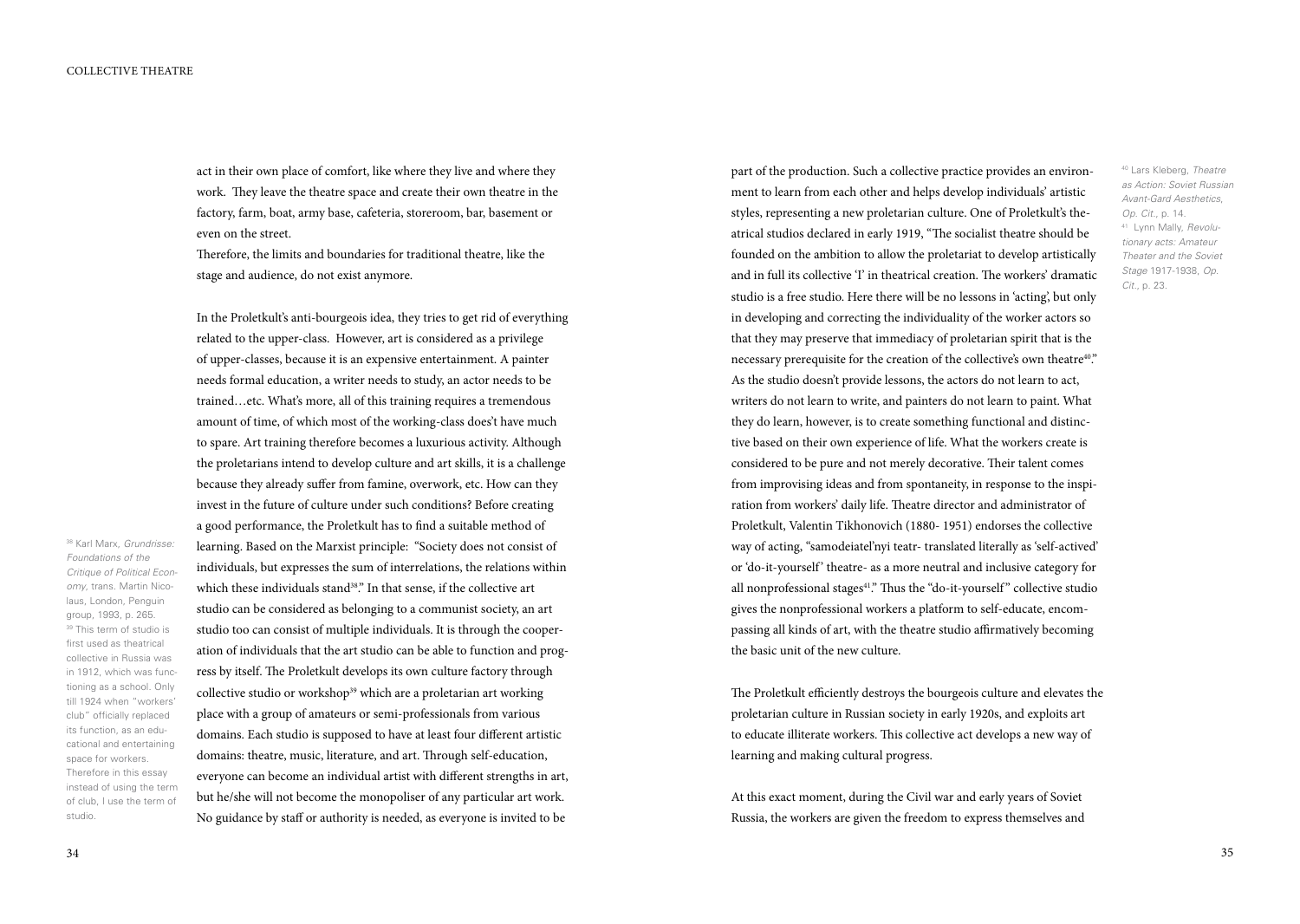explore knowledge through the arts. Theatre culture gives them the thirst to learn about the ideology of the Bolshevik revolutionaries. It also changes the social situation, "its cultural code proscribed exoticism, mysticism, religion, or upper-class fluff(except as objects of derision). As a counterweight it promoted a new proletarian morality based upon mutual respect and equality of the sexes; atheism rooted in science; a spirit of collective comradeship; and a vertical cult of technology and the machine<sup>42</sup>." Since the working-class has been respected, all the social situations are changing as equality is playing an essential role in the community. The cultural movement of the mass in the early 1920s helps to realise the equality emphasised in the communist ideology.

42 Richard Stites, *Russian Popular Culture: Entertainment and Society since 1900*, Cambridge, Cambridge University Press, 1992, p. 40. 43 Everyone knows that Eisenstein recreated *The Storming of the Winter Palace* as a film for the 10th anniversary of the Revolution, under the name of *October: Ten Days That Shook the World*. However the play, *Gas Mask*, was directed before he took part of film industry. 44 Written by Sergei Tretyakov who was a Russian constructivist writer and playwright. 45 A Russian region which is located around the Ural Mountains, in between the East European and West Siberian plains.

Evreinov breaks the class boundary of the stage and auditorium. Meanwhile, the Proletkult collective act helps him to not only erase the line between bourgeois and workers, audience and performers, but also between the amateur and the professional.

Since everyone can act and do so anywhere they want, it is hard to define whether someone is the professional or the amateur. In 1923, under Sergei Eisenstein<sup>43'</sup>s direction, the Proletkult starts a new play project, *Gas Mask<sup>44</sup>*, a story based on the real life of workers in gas factories. It depicts an accidental explosion which happened in the Urals<sup>45</sup>, and in order to save the factory, the workers must unite and devote their lives in the rescue. Instead of taking the audience into a proper theatre with a stage decorated by imitations of factory elements, Eisenstein decides to combine art and actuality by setting the play in a real gas factory. Since it's an actual gas factory, Eisenstein uses real working machines as the props, and decides to have real factory bell and hammers to create the sound effects. When the stage is set, he comes up with another question; what if the actors are the actual workers? Is it possible to bring art and actuality together, making it that much more meaningful

when those actors, the workers, can actually effortlessly operate the machinery? The workers are thus assigned to be the actors, dressed in their everyday working cloths (sheepskin coats, felt boots, and overalls), and without make-up. The premiere of performance is merely the presentation of the workers. As both actors and audience are workers, and the workers are the professionals in their actual workplace, does this lead to confusion of those who are actors being the amateurs, and those who are actually the professionals? In most of the acting cases in 1920s, the collective studios consisting of the workers gather together to bring their everyday life on their own stage. One must remember the communist ideology aims to minimise the cost of props on the stage. On the one hand, this solves the professional training problem in art; and on the other hand, it allows the maximum use of material. It functionally serves as the solution to the shortage of resources.

This Proletariat concept for life and for theatre is a collective act of naturally bringing people together. In terms of education, it also helps the workers who are part of an art studio to learn, to develop individual creativity and above all to form their own culture. But it also assists the workers outside of the art studio, by educating them through the message delivered through theatre, acting as a primary school for the illiterate 80% of the population. In contrast to the capitalist and religious ideologies, the Bolshevik government values art as essential, and almost as a new religion for the Communist society. At this specific moment, art and the workers are liberated from the shackles of bourgeois culture.

"Now, as new ideas make their way through the population at large, and as people begin to see the possibilities of the new life, the broad popular classes immediately feel the call to the stage. Here they find an avenue for heir desire for a brighter life. Here they have a chance to expend their spiritual life with new and unknown experience.46"

46 Lynn Mally, *Revolutionary acts: Amateur Theater and the Soviet Stage 1917-1938*, *Op, Cit.*, p. 20.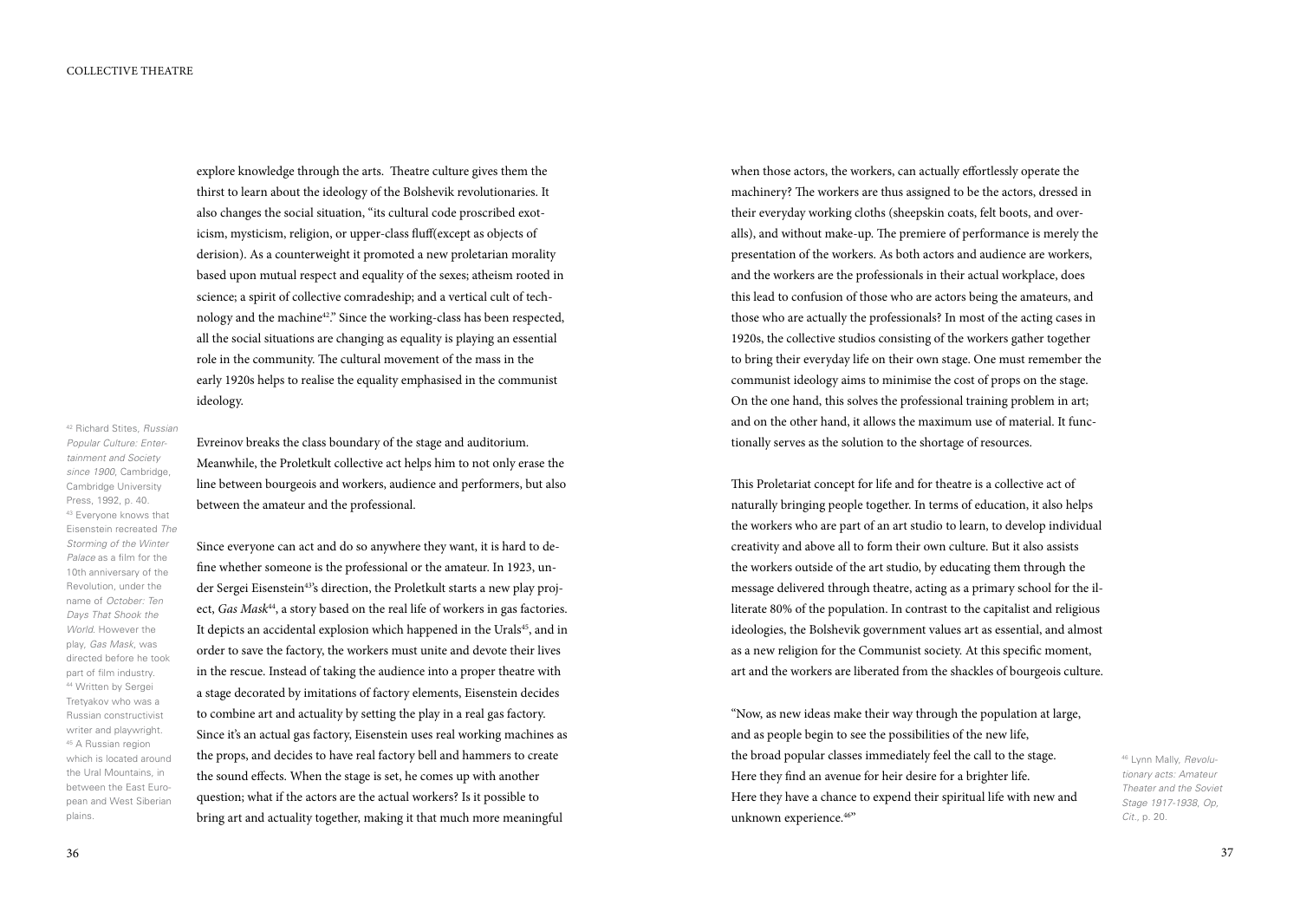Undeniably at the very beginning of Soviet Russian, from 1917 to early 1920s, the instructive value of theatre helps to create the classless society by elevating the knowledge of the working-class. It's an ironic prospect, because under the support of the Bolshevik government, the arts would never be completely free. Initially, the government claims that their intention is to develop the workers' culture, and for the workers' own good by the collective act in theatre studio. When the Bolsheviks overthrows the Provisional Government, they promises the censorship of the press will be soon over. However, the censorship only ends till the beginning of 1990s at the end of the Soviet Union. The utopian idea of collective act is supposed to be a medium of enlightening the Proletarian's life. As it claims, within the collective act, every worker is equal in participating the art work. However,the censorship still has the power over the collective studio, which eventually leads all the workers to lose their individuality through the collective work. As the dictatorship is hidden under the beautiful picture of collective act, it is clear the collective studio turns out to serves as the instrument of propaganda to the Marxist-Leninist ideology.

However, during this specific developing period, theatre transforms rapidly with the workers' collective efforts, which work in close cooperation with the government. By 1920, almost 2,000 amateur theatres, clubs and studios are in operation in the Red Army. "The Proletkult was controversial first of all because its participant believed that rapid and radical culture transformation was crucial to the survival of the revolution, a position they presented in loud and insistent term.47" With what collective studio produces, this however, isn't enough. Lenin declares that the theatre has to be "greater than a spectacle.<sup>48"</sup> This is the people's theatre and the masses should have easy access and involvement. The people's theatre shouldn't just be a small unit of the collective studio, which only performs in the small factory spaces. The collective studios should unite to perform for the masses, to get more people involved

and to perform on a bigger scale in the public space. It then turns into a popular movement of mass spectacles in Soviet Russia in 1918-1921.

47 Lynn Mally, *Culture of the Future: The Proletkult Movement in Revolutionary Russia*, Oakland, University of California Press, 1990, p. xviii. 48 Konstantin Rudnitsky, *Russian and Soviet Theatre: Tradition and* 

*the Avant-Garde*, *Op.* 

*Cit.*, p. 41.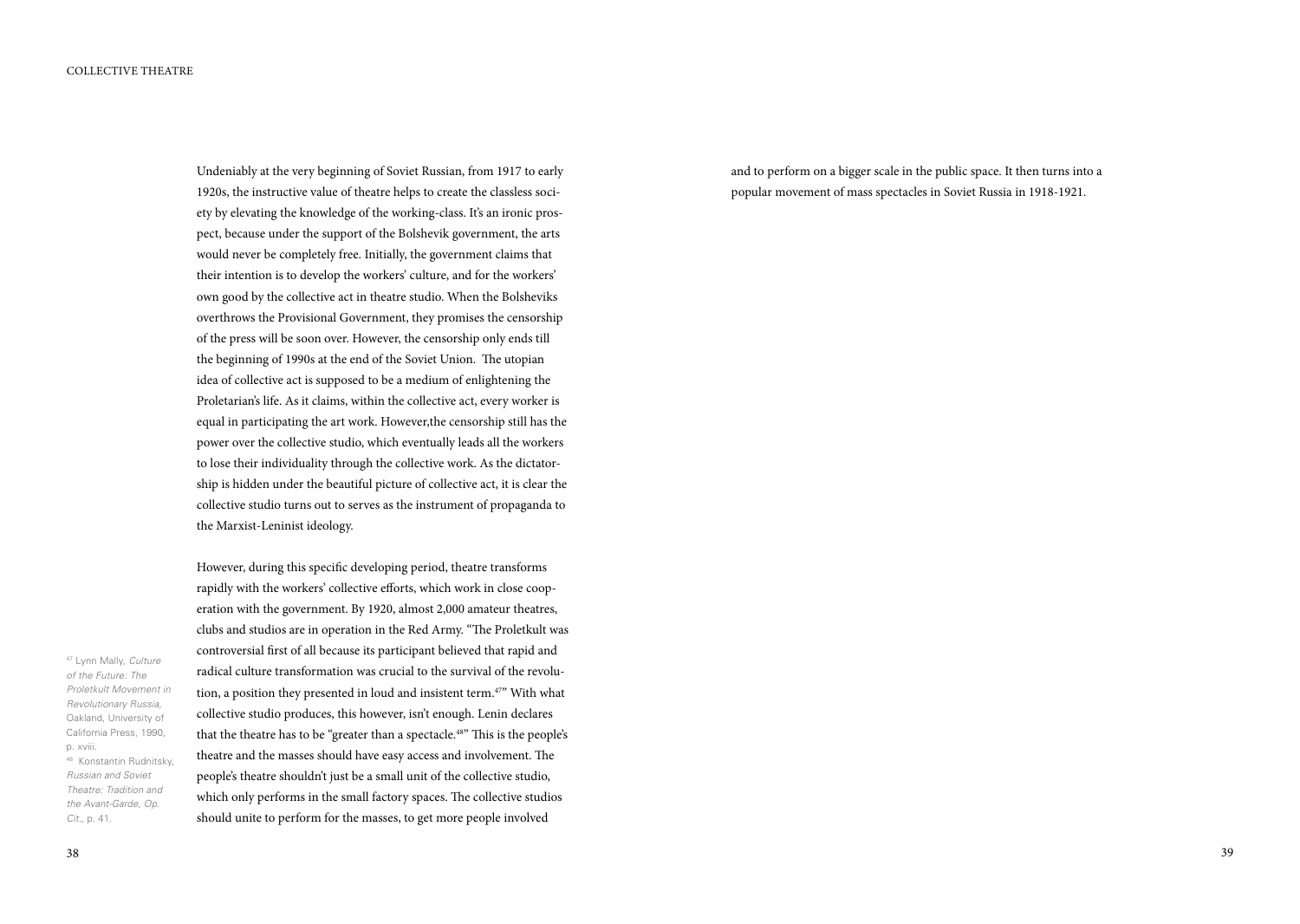# IV Theatricalising THE REVOLUTION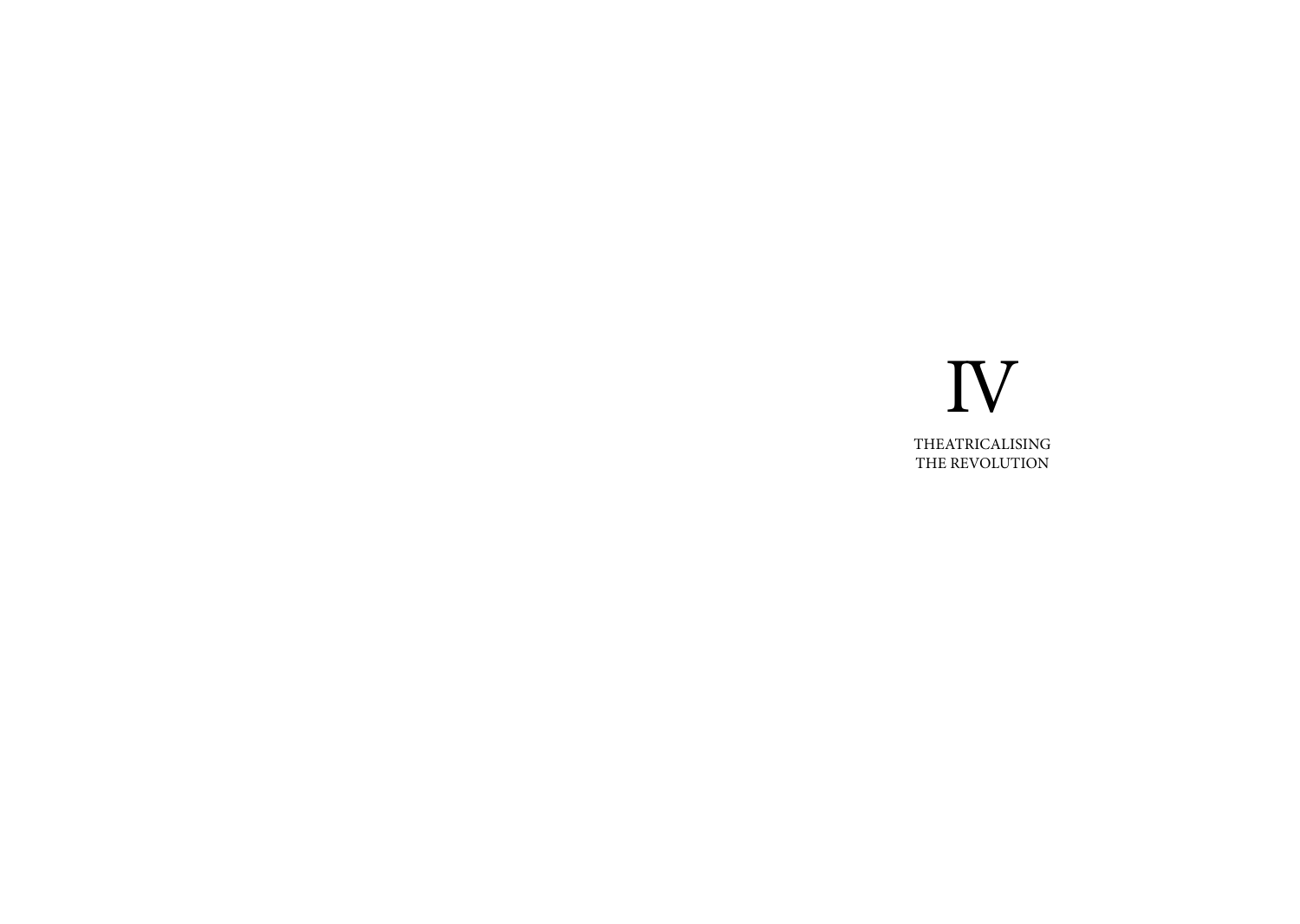In 1920, the third anniversary of the October Revolution, Evreinov has been assigned by the Bolshevik government to re-enact the great revolution. This will end up being one of most important and wellknown mass spectacles of "*the Storming of the Winter Place*," bringing over 100,000 spectators and over 8,000 amateur and semi-professional actors. It is the first time that Evreinov realises that his "*Theatre as Life*" can be on such a gigantic scale. It is also the moment that the Proletkult is able to observe the efficacy of the worker's collective act, something only allowed on this specific day which is celebrating and impressing on the great success of the Bolsheviks.

Although this is a re-enactment of the Revolution, it elaborates the history of the period between the February Revolution and the October Revolution, under the influence of the government. This particular re-enactment is not exactly the entirely the same as the original event



Source: Russian and Soviet Theatre: Tradition and the Avant-Garde (1988)

that takes place in 1917. What was originally a brutal and horrific occurrence, is this time told in a festive and joyful tone. It is more organised and even more people take part in it than the original event. The Bolsheviks use this as their advantage to promote the ideology of the Communist party, by cultivating their citizens through a new aspect of society. The collective theatre, this genre of spectacle thus becoming a school of citizenship.

The Storming of the Winter Place is presented in a collective way. There are very few independent actors that take part in this performance, yet most of the troupes who participate are rather small. The participants are actors and the spectators as the same time, acting as the proletariat, while in the same instant witnessing the great memorial celebration of the Revolution. Since it is performed only three years after the Revolution, some of the original revolutionaries actually take part in the spectacle, playing themselves as professional soldiers while simultaneously being amateur actors. The same goes for the workers, who typically are the spectators of the performance, but this time are given roles as the proletariat. In this way, the spectators (both the workers and the actors) relate to the storytelling which fuses both true and false aspects of the event, and therefore legitimises the collective way of learning through propaganda.

Adding to the similarity between the spectacle and the historical event, which takes place at the Palace Square, even the warship Aurora is placed in the exact same position as it was on that fateful day. This provides a vividly analogue setting to the actual revolution three years ago. The addition of the stages designed by the painter Annenkov, along with the decorative theatre effects give the spectator aspect of entertainment to this re-enactment. The fusion of the historical battlefield for the revolutionaries and the artificial theatre stage and props, mimics ▲ Sketch of The Storming of the Winter Palace by Yuri Annenkov.<br>Seurces Puesia and Seurch Theatre Tradition and the August Carde (1999) **the previously discussed "***Gas Mask***" theatre in a real gas factory. It**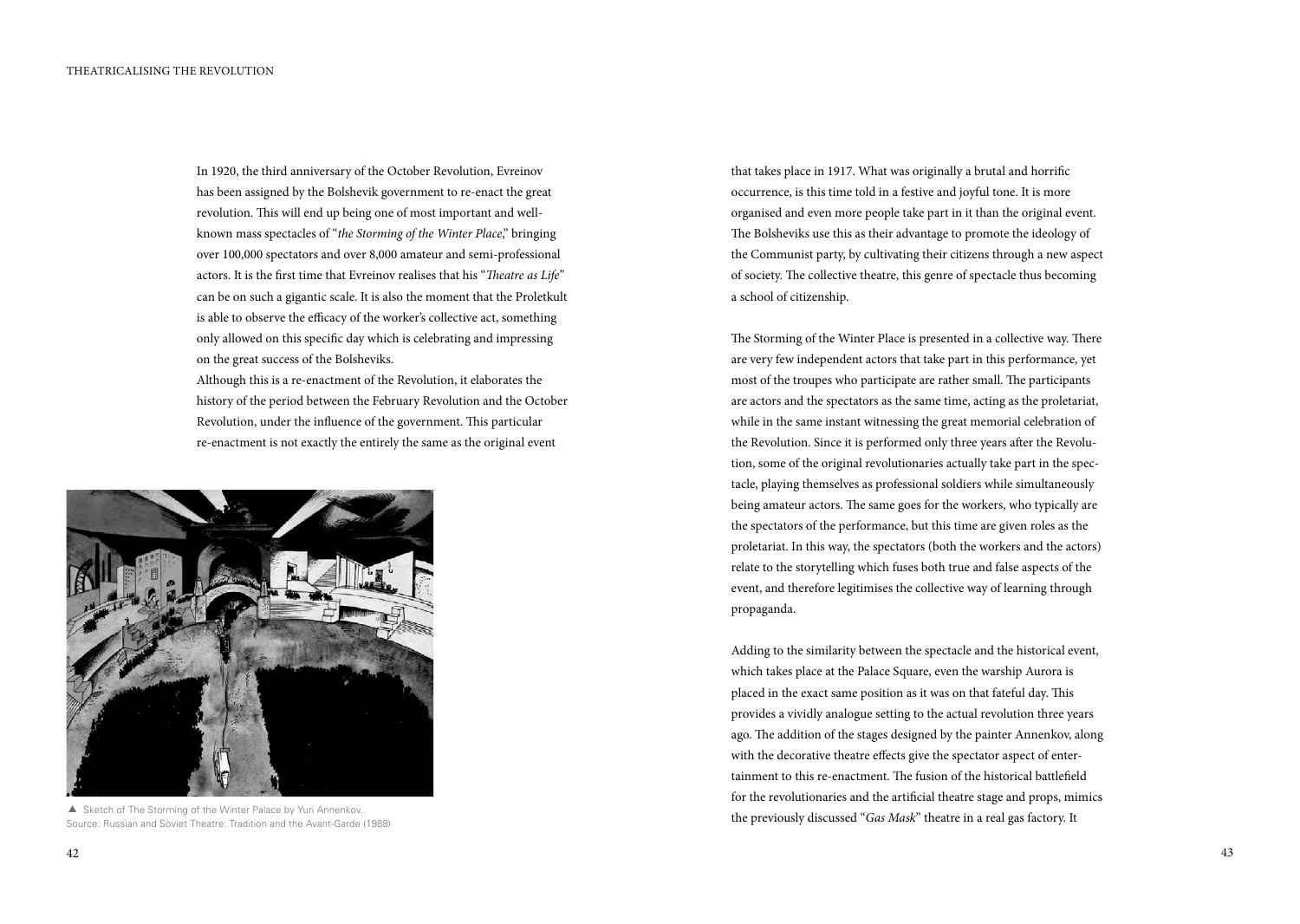intends to give the real fear of the Revolution to those whom didn't experience it, and to recall the memory of the people who had actually lived through it three years ago. However, its festive purpose isn't ignored; through the use of ballet dancers and circus members, a sense of joy is extended to the masses. To realise Evreinov's spatial idea of breaking the invisible wall of theatre and the boundary between stage and auditorium, the spectators are placed in the middle stage (and they called it a stage as well), giving them an important, central identity in the society. Through their position, they can easily interact with the actors on the first and the third stages. This performance successfully breaks the walls of theatre in open-air space, by combining the historical surroundings and adding stages and props, and as a result creating the great illusion of believing. It manages to open the doors to the culture to the working-class through art. Through the use of the theatrical practices of setting, props, and lighting, the attention of the spectators is manipulated, moving about in the Palace Square. In addition, the Bolsheviks commands their citizens to participate the re-enactment of the Revolution. The power of re-enactment is that people are given a true(false) experience which generates compassion and a sense of relation to the original event. In this way, a limited truth can be told while also hiding the unearthly and more somber truths of the event. It obviously serves as a political propaganda by emphasising the victory of the Bolshevik.

It is in and of itself like a factory chain production: the collective studio provides the environment to cultivate the artist, enabling the artist to self-educate, the cooperation between collective studios produces the mass spectacle; and through this mass spectacle the spectators learn to act and to comprehend the Communist ideology. Lastly, the whole spectacle is intended to reproduce the re-enactment of the October Revolution. In this specific moment of the early Soviet Russia, this sort of mass spectacle is expected as an ideal instrument, which is not only

helping workers to develop their own culture through entertainment, but also for the political instructive purpose.

While Evreinov and some artist workers are realising their utopian dream of experimental theatre, it is merely a propaganda tool of the Communist Party. Although at the beginning the intention of the Proletkult is to develop workers' culture based on each members' strength of art, which is supposed to encourage the workers' individuality in the community. However, the censorship is invading into worker's art work, which decides all the result of collective studio. Most of the wellknown theatrical artists as Evreinov decide to leave Russia in the end because Evreinov notices that the collective studio cannot work, that the actors have no freedom to express themselves on the stage. The new economy policy<sup>49</sup> which states in 1921, makes the Proletkult quickly lose the support by the Bolsheviks, as it will lose its influence in art. To continue realising art for the Communists, it is essential to comprehend the Communist ideology towards the arts, in which workers lose their individual identity completely. In other words, the workers' collective studio at this stage is under surveillance by the Bolshevik government.

This genre of mass spectacle was only popular in Soviet Russia for three years from 1918-1921, which Lenin figured out eventually "with regard to spectacles, there's no harm in them! I don't object. But it must not be forgotten that the spectacle is not truly great art, but only a pretty entertainment. Our workers and peasants really do deserve something greater than a spectacle.<sup>50"</sup> In such situation, if this is no longer what the Bolsheviks expect, could this collective act still represent people's theatre? Or could we still consider the mass spectacle a great educational instrument? The mass spectacle became a festive form, that circus members, ballet dancers and the fireworks become the main focus of the performance. The intention to be huge and magnificent caused the

49 The New Economy Policy (NEP) was proposed by Lenin in 1921. While most of the companies such as banks, foreign trade and large industries are own by the government, it is allowed for some small enterprises ran by private individuals. 50 Konstantin Rudnitsky, *Russian and Soviet Theatre: Tradition and the Avant-Garde*, *Op. Cit.*, p. 45.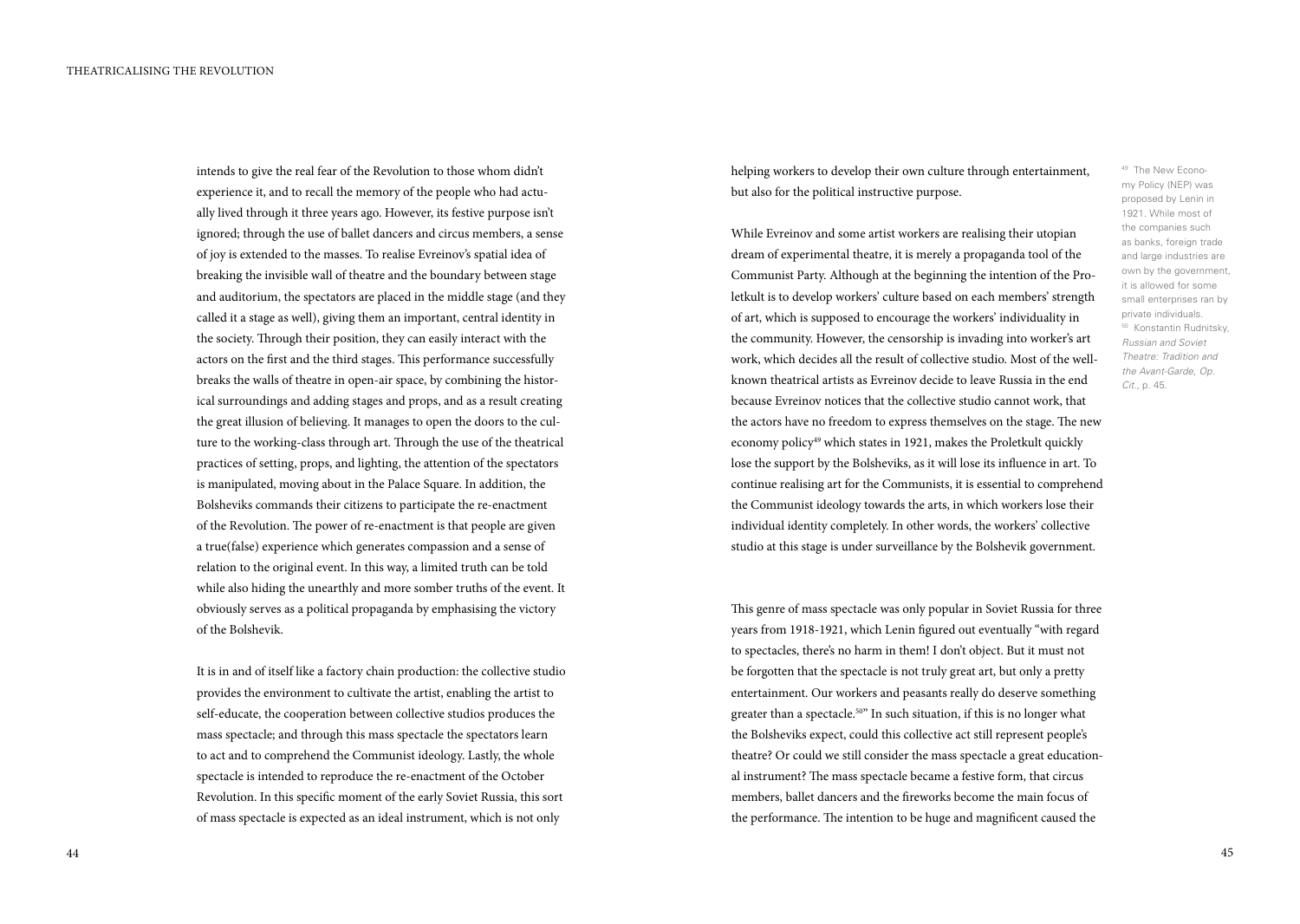lack of subtleness and refinement. Even the main point of initial instructive notions of communist ideology were lacking. So it was meant to fail ultimately. Lenin's statement urges the theatre art searching for different direction, which should present more the communist ideology. Although the mass spectacle is considered as a failure, however, the professional skill of worker is still highly emphasised at this transition of art. Constructivism, which is based on advanced technology and machinery, doesn't only serve for the architecture as Shukhov Tower, but also into the fashion, graphic design and theatre play, etc. Instead of directly using the real factory element with added props as *Gas Mask*, the workers' creation is going to another level, as they discover the feasibility of manufacturing material. For example, the costumes they wear are made by fine aluminium and glass which characteristic of these material forces the costumes to a more 3-dimensional geometric shape. And where the real machine goes? It is not a major thing to show story in a realistic way, they apply the idea of machine into transformable stage, which structure could be changed functionally. The manner in stage design alters towards in an abstract way, which distinguishes from the previous phase of theatre. However, the Proletkult's notion— constantly reminding as a Proletariat—remains in the constructivism art. It is just a part of progressing, as the evolution of the factory production, constantly elevating the quality of their product.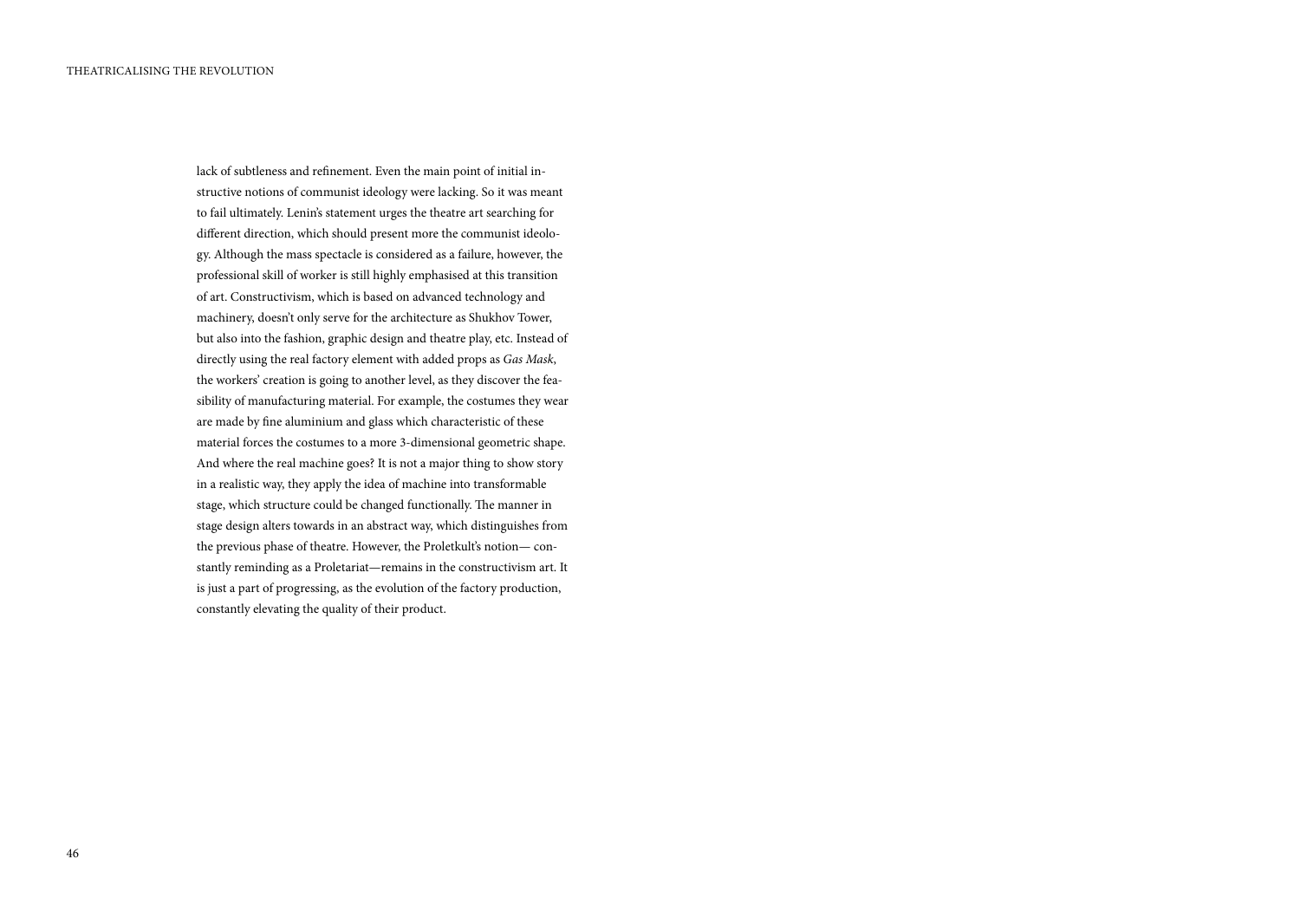#### BEYOND THE THEATRE

*The Storming of the Winter Palace* was performed 3 years after the Revolution, as it seems a simple celebration for the Bolsheviks great success. Even though we are familiar with the Soviet propaganda, this spectacle is not solely about that, as it was at this specific moment when the communism was still fighting for the support from the people. The Storming of the Winter Palace was re-enacted at the exact same location and the same time as the original Revolution. The confusion of the realistic side of the re-enactment gave the spectator existent fear of the Revolution, but also showed the truth to the Proletarian, as well as a sequel out of the revolution and the achievement of the collective theatre studio.

Collective theatre studio, as a space gathering people from different domains of art, allowed them to collaborate for a theatre play. In early 1920s, collective action in theatre studio ended up as an utopian ideology in educational tool, it gave the workers a fruitful cultural life, that the proletarian were able to self-cultivate and elevate the social statues of working-class, undeniably it is. However, as its vast ambition and rapid development, leaded to the mass spectacle theatrical form. This mass spectacle was supposed to be people's theatre, which should base on how did workers develop their own artistic skills and have a foothold in the new classless society. Yet it transformed into the ritual theatre form, which the performance itself became a tool of bragging the authorisation of the government, and the government used it to deliver political immaterial message, which created the different principle in workers' life. At this point, the value of the spontaneity of amateur spectators' act is no longer matter, and the individuality is no more valued in collective studio. Its political intention limited the possibility of theatre, which disappointed the theatrical theory of Evreinov. But this instructive idea would be central to German playwright Bertolt Brecht, who engaged to the theory of educative theatre. In 1933, with the raise of the Nazi,

he travels often to the Soviet Union for developing Marxist society and anti-Nazi ideas into his play. In his work from 1940, On the Experimental Theatre, he raises a problem of political educative theatre "The enjoyment of learning is subject to social position. The artistic treat is subject to political attitude, so that it can be challenged and become accepted. But even if we consider that one part of the public that is in political agreement, we will be able to see how the conflict between the powers of entertainment and the powers of instruction becomes critical." As the same purpose of the Proletariat theatre, through the collective studio, they intend to elevate the social status of working-class. As promoting the Communism is as well important, this mass spectacle becomes a complex form of political enjoyment. But is it reasonable to put such two form together? Or it only exist in the utopian world? As what Brecht has further study on this topic, it becomes critical when the entertainment meets instruction, because the emotion is given by the entertainment would only confuse the instructive meaning behind the play. In the beginning, the Bolsheviks think this ideal school of citizenship would be the most efficient way to cultivate artistic side of workers and to educate them with the communist thinking at the same time. But eventually the failure of the mass spectacle is understandable, it couldn't function well for its educational purpose, owing to the fact that the ambition of holding a "mass" spectacle leads the instructive theatre out of control.

<sup>51</sup> Bertolt Brecht, *"On the Experimental Theatre" in The Tulane Drama Review,* Vol. 6, N°1 (September), Trans. Carl Richard Mueller, Cambridge, The MIT Press, 1961.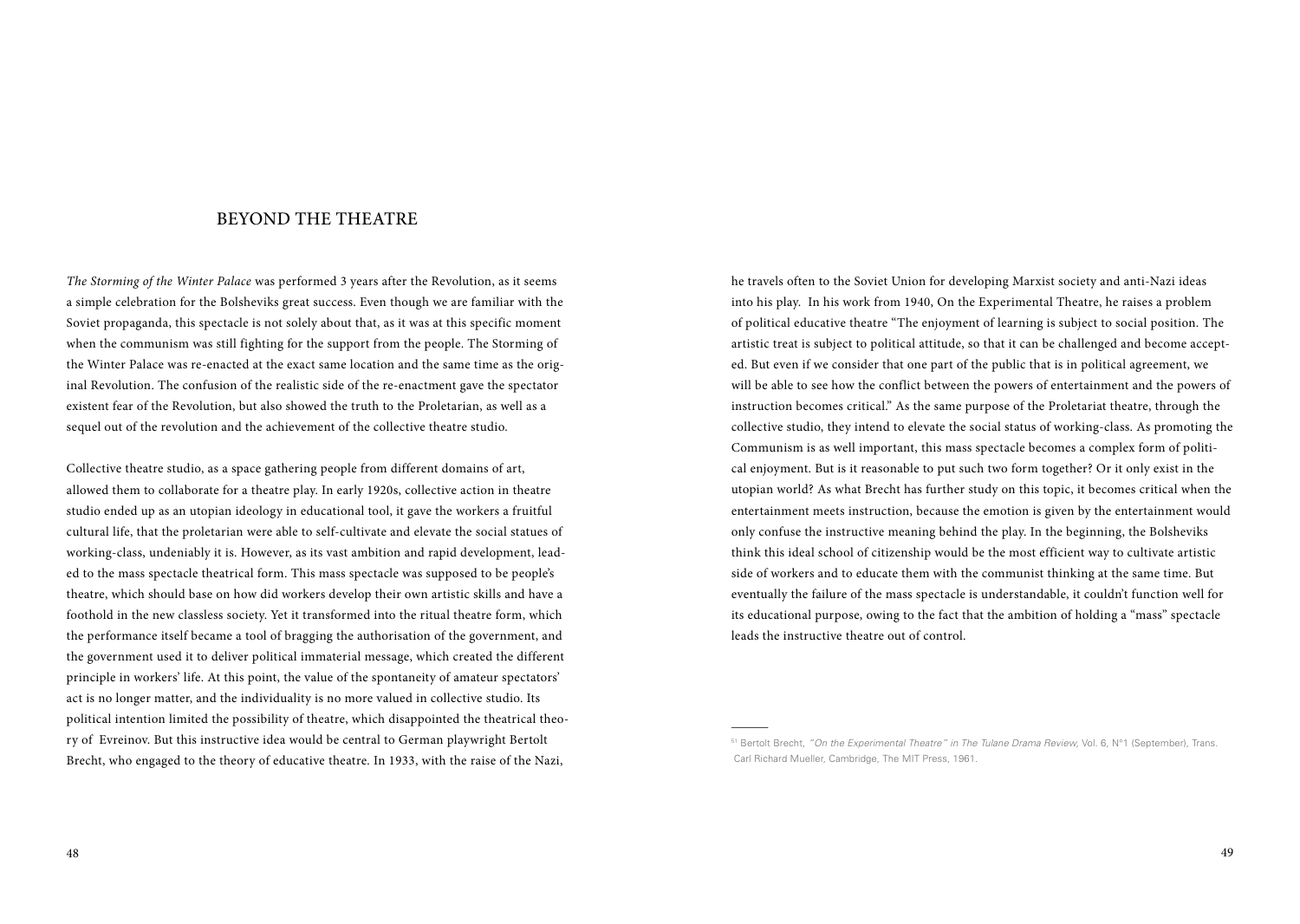However, the ideal concept behind the collective studio wasn't in vain, it demolished the boundaries and strict rules set from the Bourgeoisie culture. It broke the stereotyped rules in bourgeois art, as it accomplished the idea of Proletkult and the desire of creating differs to the past. It brings an experimental aspect into the theatre, which demolished the estrangement between performers and spectators. The spectators are allowed to participate the play, even they have no proper training in acting, they could still take an important role with their spontaneous creativity.

 The role of theatre was no longer narrowly entertainment as workers merged their everyday life into the theatre. It became a reflection of the real society. Within the professional workers and the amateur artist, it also abolished the boundary of the professions, the



▲ Facade and cut of the Rusakov Club Theatre.

amateurs created a new aspect into art. But it didn't mean that there's no value in the professionals anymore. It might erase the distinctive difference between different professions, which was acceptable to have multi-profession, multi-identity in the society.

Theatre lead by of the Communist ideology means using the minimum material to create the maximum result out of it. It reflected the need of workers' daily life, but also a practical perspective of art. Since the collective studio brought worker's profes-

cause of technology or machinery. It influenced the future of the Constructivism art, which continually achieves the proletariat art by showing the strengthen of the proletarian, as they keep reminding themselves the importance of being proletariats. The open-air theatre couldn't satisfy Lenin and the workers as great art anymore. At that time the functional led of stage and architecture becomes a trend, as they started to rebuild the indoor theatre, for example the Rusakov Club Theatre in Moscow, which was built in 1927. It is a theatre designed for all genre of play, targeted the audience in different situation. The little rooms could be separated by its form, but also possibly to combine together for a bigger theatre space. The incline shapes of the main top rooms tend to fit the auditorium seat, the quality of spatial design is developed under form with purpose and manufactural technique, and again it minimises the source for creating maximum result. On the other hand, it wasn't only used as theatre, it was served as workers' multi-activity space, which also includes the auditorium, meeting rooms, cinema and study rooms. The instructive idea of collective theatre remained and transformed into the architecture especially for workers. The whole utopian idea behind *The Storming of the Winter Palace*, however, enlightened

sion into art creation, the workers created art with their own knowledge of manufacturing, which led to a rational and functional purpose of art. No more than with a technical point of view, the art went into another practical level, which every art was created with the

the workers life through unfamiliar experience, enhanced workers' skills on art, as it explored the new possibilities of experimental theatre. The liberation from bourgeoisie art reflected the equality of functionality and technical profession happening with the development of the society.